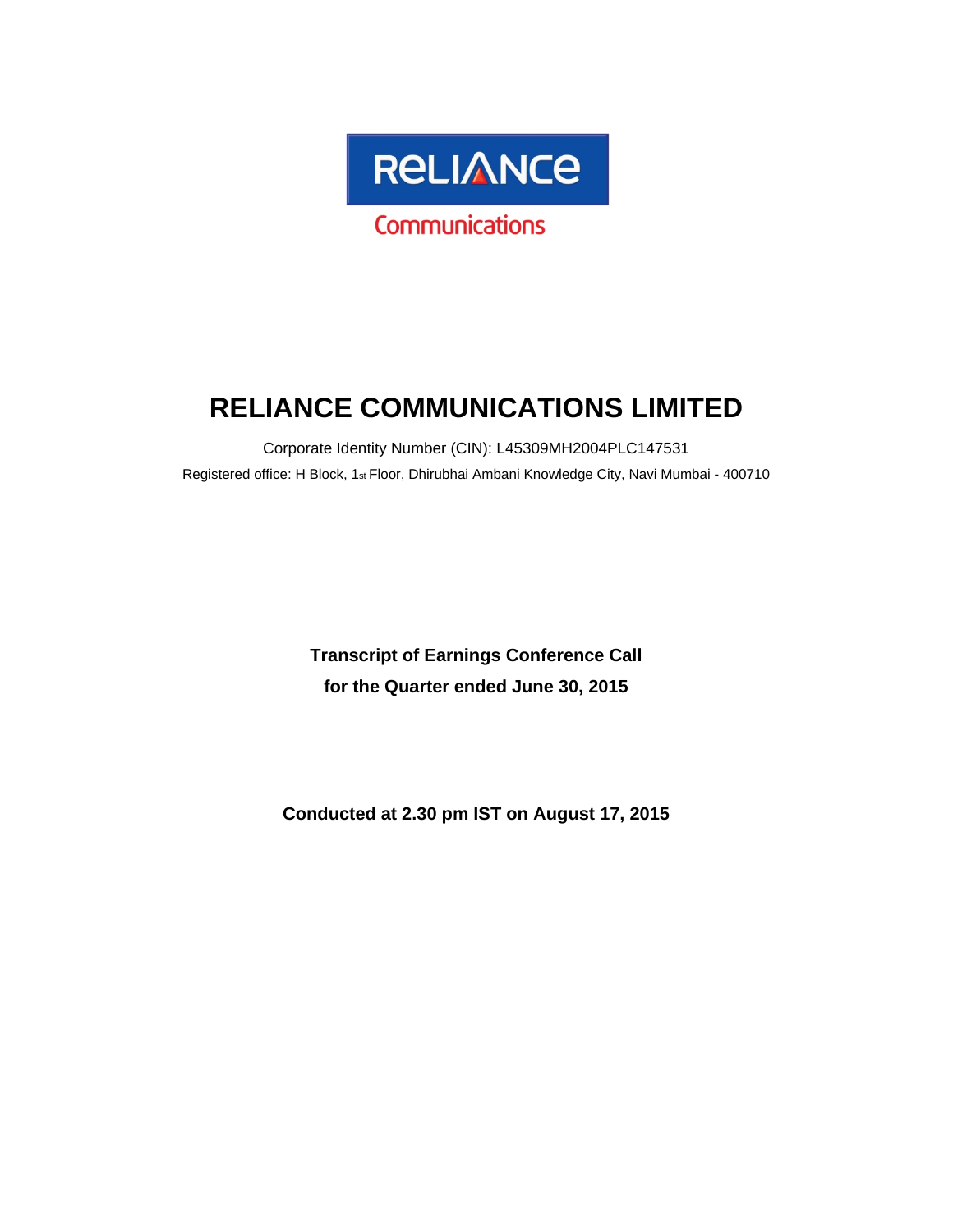#### **Moderator**

Thank you for standing by and welcome to Reliance Communications' global earnings conference call on the Reliance Audio Conferencing platform.

This is Mamta, the moderator for this conference.

At this time, all the participants are in listen-only mode. There will be a presentation followed by a question and answer session at which time if you wish to ask a question, please press \*1 on your telephone. Please be advised, this conference is being recorded today.

Today, we have the senior management team from Reliance Communications (RCom) namely Mr. Vinod Sawhny (CEO – Reliance Communications), Mr. Gurdeep Singh (CEO – Consumer business), Mr. Bill Barney (CEO – GCX, India Enterprise and Carrier Business), Mr. Deepak Khanna (CEO – India Enterprise), Mr. Punit Garg (President – Corporate Strategy and Regulatory Affairs), Mr. Manikantan Iyer (CFO – Reliance Communications), Mr. Rory Cole (CFO – GCX) and Mr. Anil Ladha (Head – Investor Relations).

The call will begin with some key observations by the management followed by a question and answer session. I must remind you that the overview and discussions today may include some forward-looking statements that must be viewed in conjunction with the risks that the company faces.

I hand over the call now to Mr. Vinod Sawhny. Thank you.

#### **Vinod Sawhny**

Thanks, Mamta. Good Afternoon and welcome to our first quarter 2016 earnings conference call. I have with me the senior management team of Reliance Communications. On behalf of us all, Thank you for joining the call.

On 14 August, 2015, our Board of Directors adopted the results for the first quarter of the financial year 2015-16 ending June 30, 2015. The Media Statement, Quarterly Report and the Results have been uploaded on our web site and I trust you have had a chance to go through the same.

To begin with, let me take you through the key financial & operational highlights for the quarter: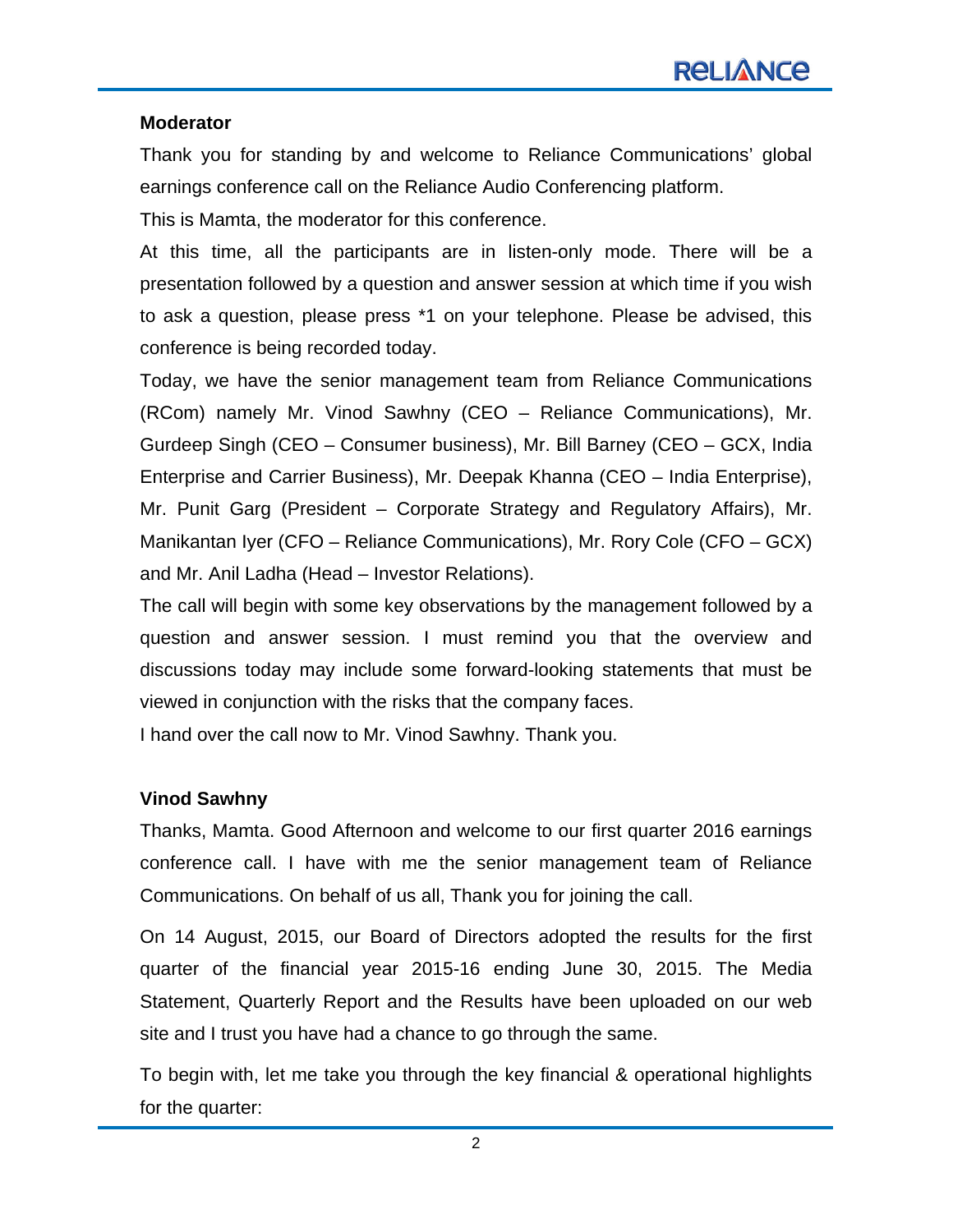- **PAT:** Profit After Tax for the quarter stands at Rs. 177 Cr, a very healthy Y-o-Y increase of 34%.
- **Revenue & EBITDA:** Overall, Q1 revenues are at Rs. 5,541 Cr, an increase of 0.3% YoY. Q1 EBITDA is at Rs. 1,875 Cr, a YoY increase of 0.7%. India operations revenues are 4,791 Cr, an increase of 1.5% YoY with Indian telecom operations revenues up by 3.4% Y-o-Y. Global operations revenues are 1,117 Cr, an increase of 4.1% YoY.
- **EBIDTA margin:** In Q1, we improved our EBITDA margin to 33.8%, an increase of 10 bps on a Y-o-Y basis.
- **Free Cash Flow:** RCom generated operational cash flow (EBITDA) of Rs. 1,875 Cr in Q1, paid net finance charges of Rs. 704 Cr and invested Rs. 580 Cr on capex during the quarter.
- **RPM & ARPU:** In Q1, overall RPM has increased to 44.5 paisa; a YoY growth of 1.6%. ARPU for the quarter is Rs. 140 up by 2.9 % YoY. We have improved RPM with tariff hikes, strong focus on paid & profitable minutes, and increase in data usage.
- **Data Subs & Traffic:** Total data traffic was 92.8 Billion MB in Q1, up 68% Y-o-Y. Our data growth has been robust – overall data customer base has grown by 24% YoY to 35.4 million.

*These numbers flow from our sustained initiatives around consumer data business expansion, innovation in next generation enterprise services, and our focus on profitable operations.*

*Before we move on to industry and business highlights, I would want to take this opportunity to brief you about the ongoing process for a stake sale in our tower infrastructure business.* 

The formal process for sale of a controlling 51% stake in Reliance Infratel was launched a few weeks back, and has got a very positive response.

3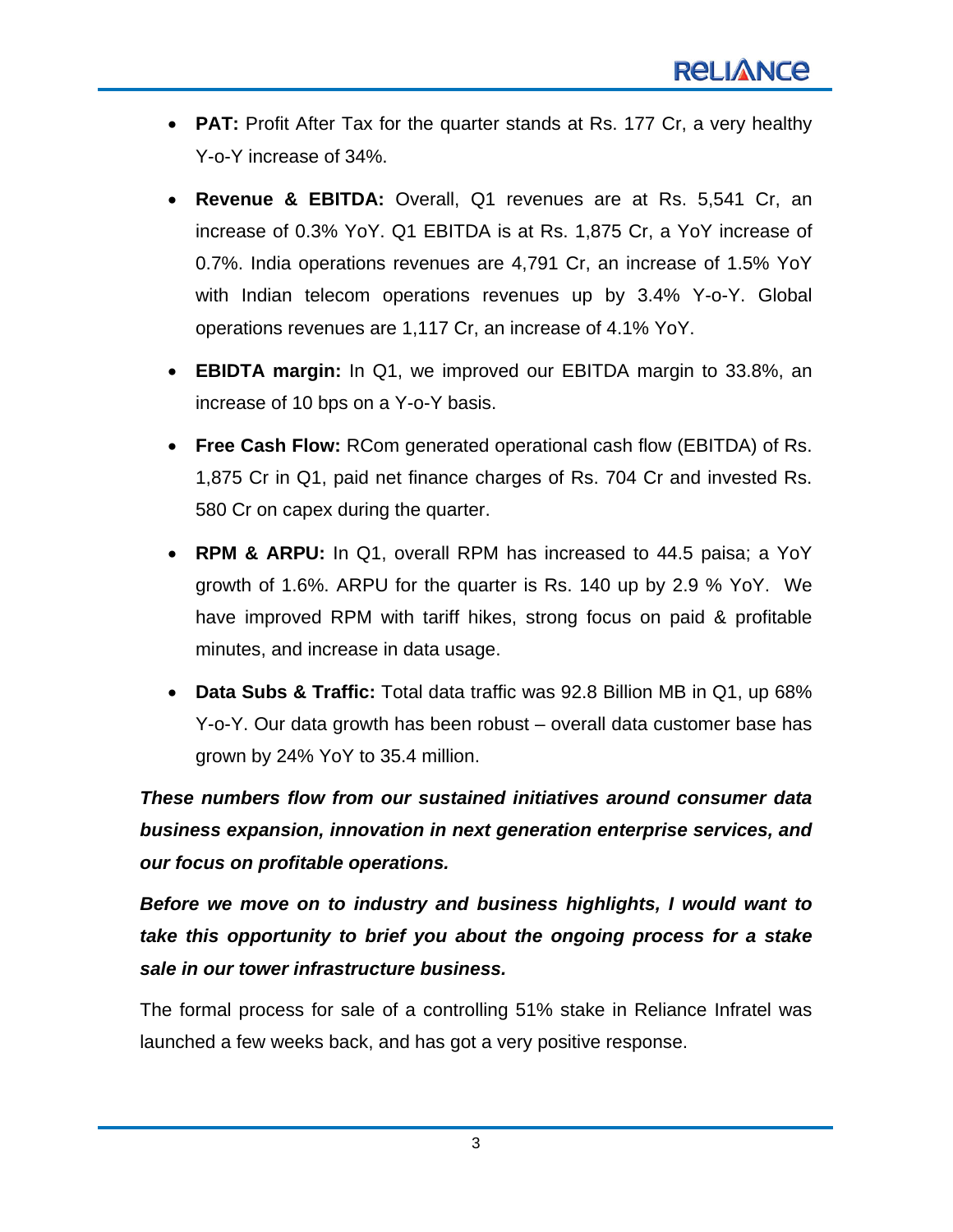We received indicative non-binding bids from a number of interested buyers, and have short-listed a smaller number of very credible interested parties to progress to the next round of the process. Some of the short-listed bidders have expressed interest to acquire upto 100% of RCOM's stake in Infratel.

The due diligence process has now commenced. Further announcements will be made, as and when appropriate. The sale proceeds from the proposed transaction are expected to substantially reduce RCOM's overall gross debt during the current financial year.

# *I would now want to share our viewpoints on key regulatory & industry developments in this quarter.*

#### **Spectrum sharing & trading**

The regulator gave its recommendations on guidelines for spectrum trading on Jan 28, 2014 and spectrum sharing on July 21, 2014. Spectrum trading and sharing would help operators augment their spectrum holdings without participating in spectrum auctions. The enhanced spectrum availability will positively impact service quality, especially in the context of 3G and 4G services wherein users would benefit from enhanced experience resulting from higher speeds for data. The cabinet has approved the spectrum sharing guidelines on Aug 12, 2015 and the guidelines on spectrum trading are expected to be released in the second half of Aug 2015. **From a financial standpoint, it will enable operators to monetize unutilized spectrum in their portfolios which is a big plus for the overall industry.** RCOM is exploring opportunities to optimize the value of its spectrum holdings through the spectrum trading & sharing route.

#### **Recommendations for faster penetration of Broadband**

In Apr 2015, TRAI gave its recommendations on the key requirements to quicken the delivery of Broadband services. The regulator has given its recommendations encompassing an array of issues like (a) revamping of institutions (Conversion of WPC into an independent body), (b) infrastructure projects and their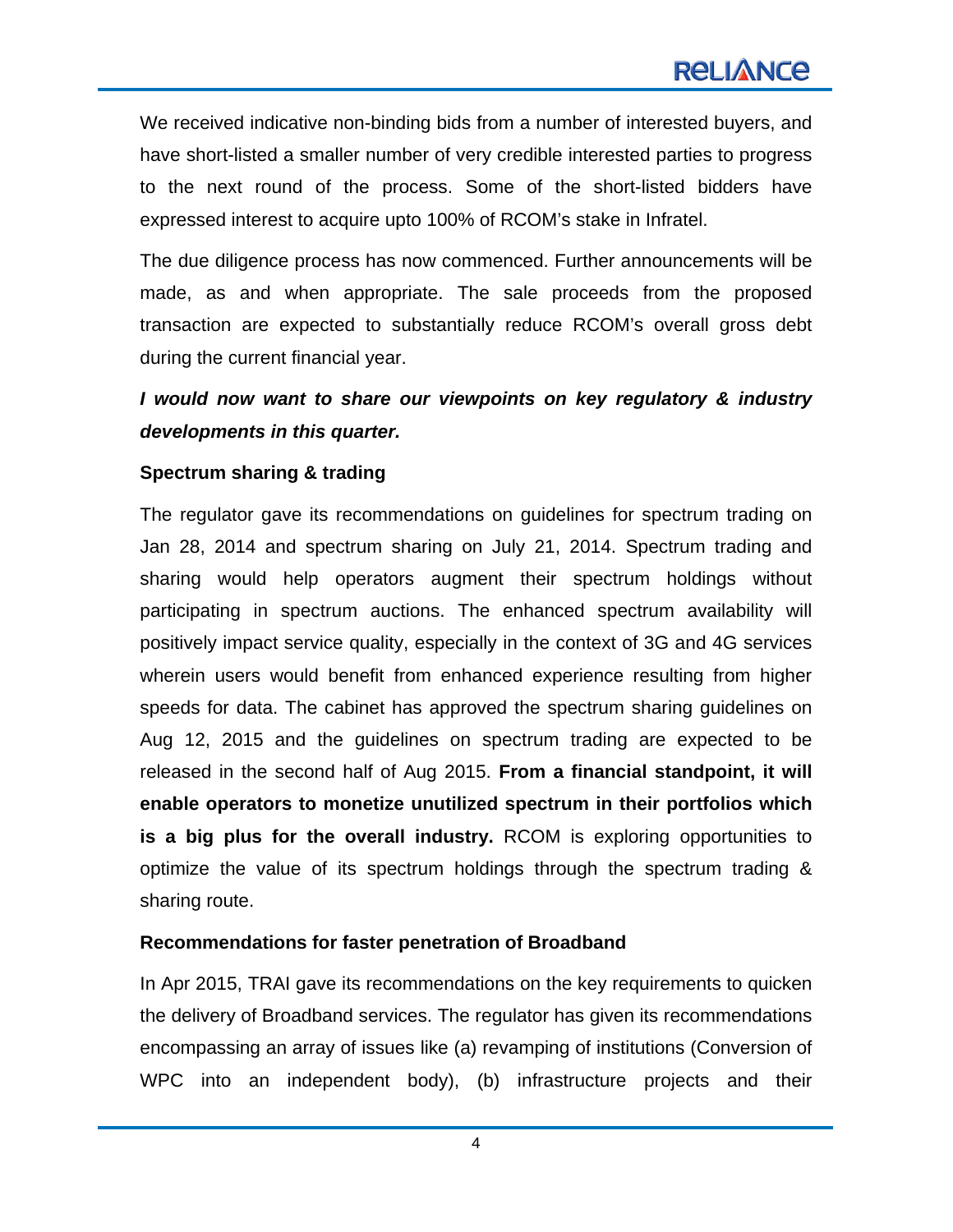management (NOFN to be implemented as EPC contracts to private parties), (c) policy promulgation and implementation (easier and faster ROW and tower installation clearances, need for enhanced availability of spectrum, LF exemption on fixed line broadband revenues, permitting Cable TV operators to be resellers of ISPs, separation of licensor, regulator and operator functions of satellite communications, content hosting in India and measures for central and state governments to proliferate their e-services). **The early approval and implementation of these recommendations shall bear positive tidings for operator revenues**.

**I will now spend some time on our consumer business story led by growth in data against the backdrop of the data revolution in the country.** 

India is in the midst of an unprecedented data driven surge which is leading the resurgence of the overall telecommunications industry. The past few quarters have seen internet adoption gallop at a scorching pace. Mobile internet connections are projected to grow to over 270 Mn by the end of this year; almost doubling in a mere 2 years and this is still early days. Indian internet penetration is comparable to that of China in 2009 and the US in 1997. Therefore, India has the potential to conservatively double internet users in the next 3-4 years driven by device pricing and affordability, network availability & explosive growth of the new economy.

Smartphone shipments have grown to 26.5Mn in Q1FY16 accounting for 45% of overall shipments compared to 37% in the last quarter. By some estimates, India will overtake the US to become the  $2<sup>nd</sup>$  largest smartphone market in the world in the next 2 years. Over 50% of all smartphones shipped were in the sub \$100 price bracket underscoring the affordability impetus to data growth.

The growth of mobile enabled services like M-commerce in India are bolstering the adoption of mobile led data with over 41% of total E-commerce sales attributable to mobile. Mobile constitutes over 65% of the total Indian internet traffic already and this is only expected to zoom further with High Speed Mobile

5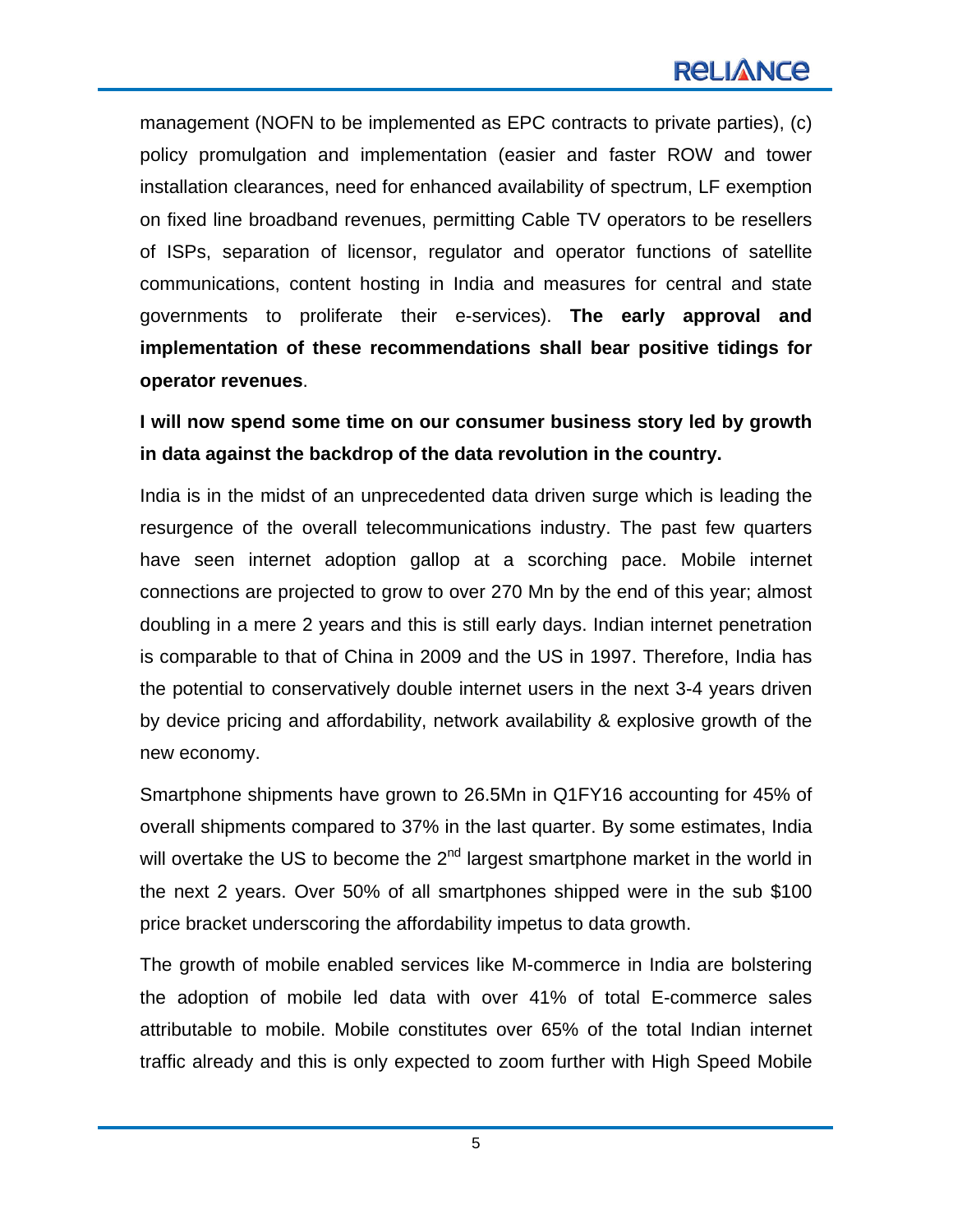Broadband all poised to gain significant commercial traction in the coming quarters.

And all this is great news for the telecom industry. With a major chunk of incremental industry revenues stemming from data, operators stand to gain in terms of both improved growth and margins. And this will lead to increased investments in network expansion leading to a virtuous cycle of data growth for the foreseeable future, a future which is digital and very bright.

*RCOM is extremely well placed to participate and lead in this exciting growth story with all key enabling elements in place –high quality spectrum portfolio, excellent data network, compelling consumer propositions & very strong ongoing traction in the data ecosystem.* 

#### **Strong Future Ready Assets**

The future data growth will be spearheaded by 3G & 4G technologies and they are projected to account for over 80% of all Indian data subscribers in the next 4- 5 years marking a dramatic shift from just under 35% today, growing over 6X times in terms of subscriptions.

RCOM is well entrenched in terms of both its network & spectrum holdings to cater to this growth in mobile broadband. As you are aware, our 2100 MHz 3G footprint has now been extended to 18 circles. We have the best sub GHz spectrum portfolio in the 850 MHz band with its inherently superior propagation characteristics and the only operator with a national footprint in this band.

Globally, this band has been found to be one of the best if not the best suited for commercial 4G deployments with a very healthy supporting ecosystem that is developing rapidly. It accounts for 23% of all global LTE deployments with over 1000 compatible devices.

This enviable spectrum bank is supported by our best in class fiberised 100 Mbps backhaul ensuring the lowest latency and superior customer experience. This clearly is a significant edge as we usher in next phase of high speed data growth. **Your company is very well placed in terms of both 3G & future 4G**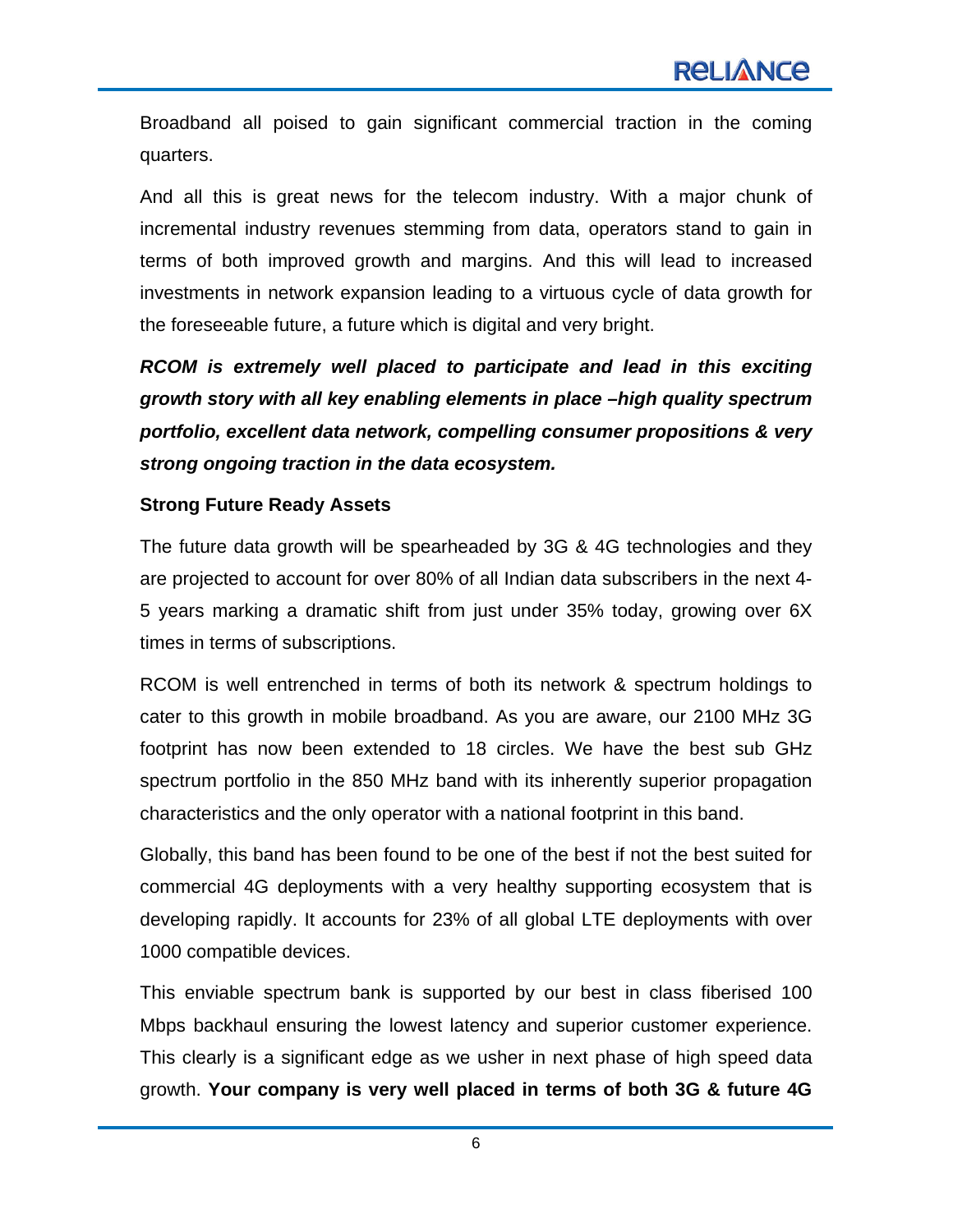**services. And I'm pleased to say that we are in the process of completing our plans for a potential LTE launch in the next few quarters.**

#### **Strengthening of our customer proposition**

It was another great quarter of innovations in the consumer segment with compelling, relevant and value accretive propositions which helped us both uplift usage & get new data users into the fold with an emphasis on enhancing smartphone customer penetration.

#### **I would like to touch upon some key consumer highlights for the quarter.**

- **Focus on Expanding the Data Pie** With a view to increasing data and data enabled device penetration amongst new prepaid customers; RCom launched the "Double Data Delight" offer with 2X the data benefit of pack recharges for new Mobile SIM activations. This helped ensure data seeding at the very outset and brought customers into the habitual paid data fold.
- RCOM also brought about a change in prepaid data pricing in a segmented manner targeted at simultaneously fulfilling specific segment requirements and ensuring data ARPU uplift.
- **Event Specific Targeting** RCOM catered to the festive mood in the country amongst cricket enthusiasts during the IPL season with data recharge propositions including free MBs tied into on-field team performances on strategically selected ARPU-calibrated Data MRPs.
- **Stoking Incremental Paid Data Usage**  Average data usage for active customers is slated to grow nearly 4X from current levels in the next few years. Much of the incremental usage is being and will continue to be driven by Video. Video presently accounts for over 36% of overall data traffic and this will rise to over 66% in the next 4-5 years.

*RCOM is positioning itself as a service provider of choice for mobile video content users* with its video specific platform "Reliance Popkorn" being executed in content partnerships with BigFlix and Eros. RCOM premiered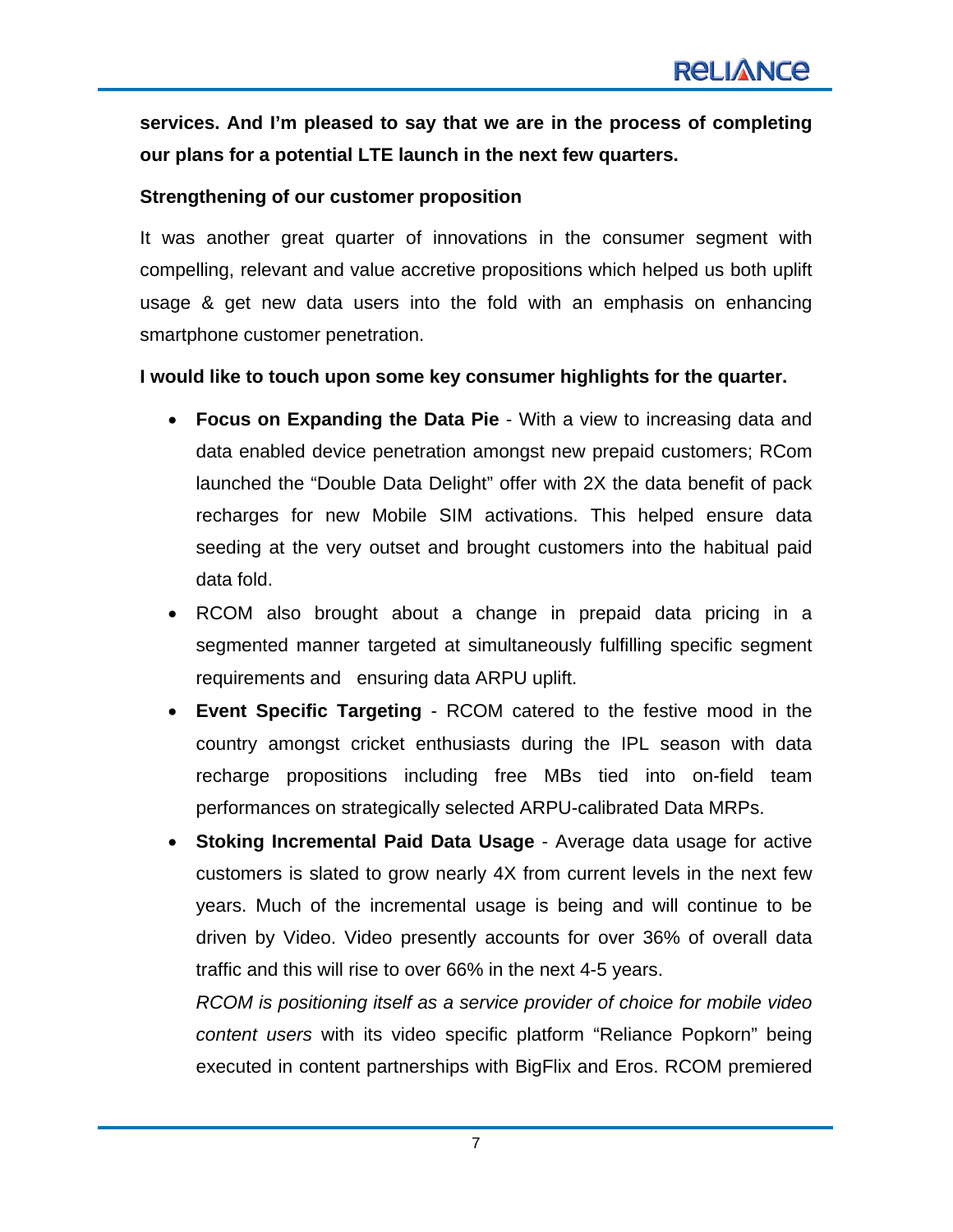the movie "Holiday" on GSM Mobile which saw superb consumer uptake of close to 85K in a matter of just 15 days.

- **Innovative device launches** We launched the Wi-Pod Mini, a portable WiFi device that can be used to create a hotspot to connect multiple devices to the internet anytime anywhere. The device can connect upto 6 users simultaneously, offering speeds upto 14.7 Mbps. Its inbuilt rechargeable battery helps stay connected for a minimum of 8 hours even while on the move.
- **Enhancing Consumer Experience** RCOM continued on its path of customer delight innovation with the launch of the 'My Store'/'Mera Number Mera deal' portal which brings individual mobile number tailored surprise offers across both voice & data along with a Rs.9 store for daily sachets & 'flavor of the month' offerings curated from the wide range of plans available in the RCOM universe.
- **Improving Consumer Convenience & Stickiness** We launched an innovative first-in-class 'FreePaid' plan— offering unlimited local, STD to Reliance & Landline numbers and free incoming while roaming. This is coupled with a free daily entitlement of 30 Min for all off net calls to create an unparalleled proposition with multi-dimensional benefits packed into a single recharge. This ensures improved customer stickiness while helping us realize ARPU upgrade benefits at the same time.

**Our concerted data focused consumer strategy execution across segments continues to show impressive results with 3G data subs having grown 37.7% YoY to touch 17.9 Million subscribers. Additionally, our data usage per customer, already the highest in the industry, has further grown to touch 895 Mb/Sub.** 

#### *Moving on to the Enterprise, Carrier & GCX segments*

Our India Enterprise business caters to over 39,000 large, medium and small businesses across the country, including 850 of India's top 1,000 enterprises. RCom enjoys clear leadership in the enterprise space across voice & data

8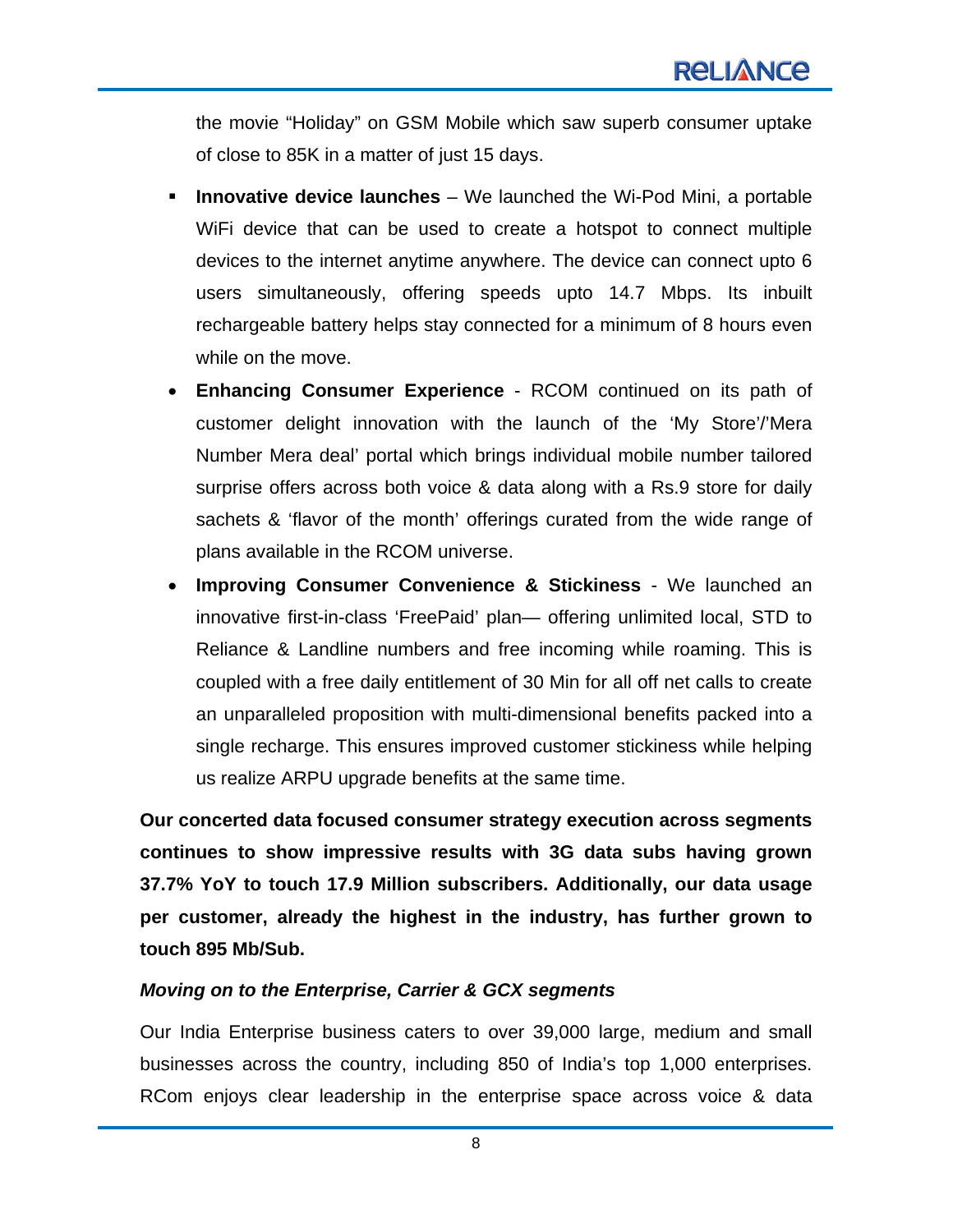solutions and is one of the largest IDC players in the country with 10 data centers having a space of 1.1 Mn square feet.

Our Carrier business is one of the largest NLD & ILD operators in the country with ownership of over 190,000 km of fiber backbone connecting over 21,000 cities and towns and 400,000 villages. We are one of the leading managed Ethernet service providers in the United States and have an established position in the global enterprise data market.

# **In essence, we are the largest owner of the building blocks of cloud in the country.**

Our GCX business has one of the largest and highest capacity subsea cable with a total length of 68,698 Km. We also have a well established data center footprint with 9 world class operational data centers.

**This quarter we combined the complementary strengths of each of our B2B businesses to create an operational entity that is unparalleled in terms of the sheer strength of assets, scale of operations and market traction. More importantly, from a strategic perspective, we seek to combine a global fiber network with an emerging markets corridor presence and new product delivery networks to build a technology company that sits at the cross roads of where the future "Clouds" will migrate.**

**Our vision is based on the key themes that are and will increasingly continue to drive the enterprise.** 

#### **1. Digitization of the Enterprise**

Economic pressures, demographic shifts and new technologies are re-shaping the way enterprises work in profound ways. Irrespective of the sector, the path is increasingly clear: Winning means applying social, mobile, cloud and analytic technologies to re-align work processes with emerging digital value chains. Enterprises in India and the emerging markets are embarking on comprehensive 'Digital Transformation' journeys. Against this backdrop, ICT technologies are at the core of critical business decisions. Thanks to a wide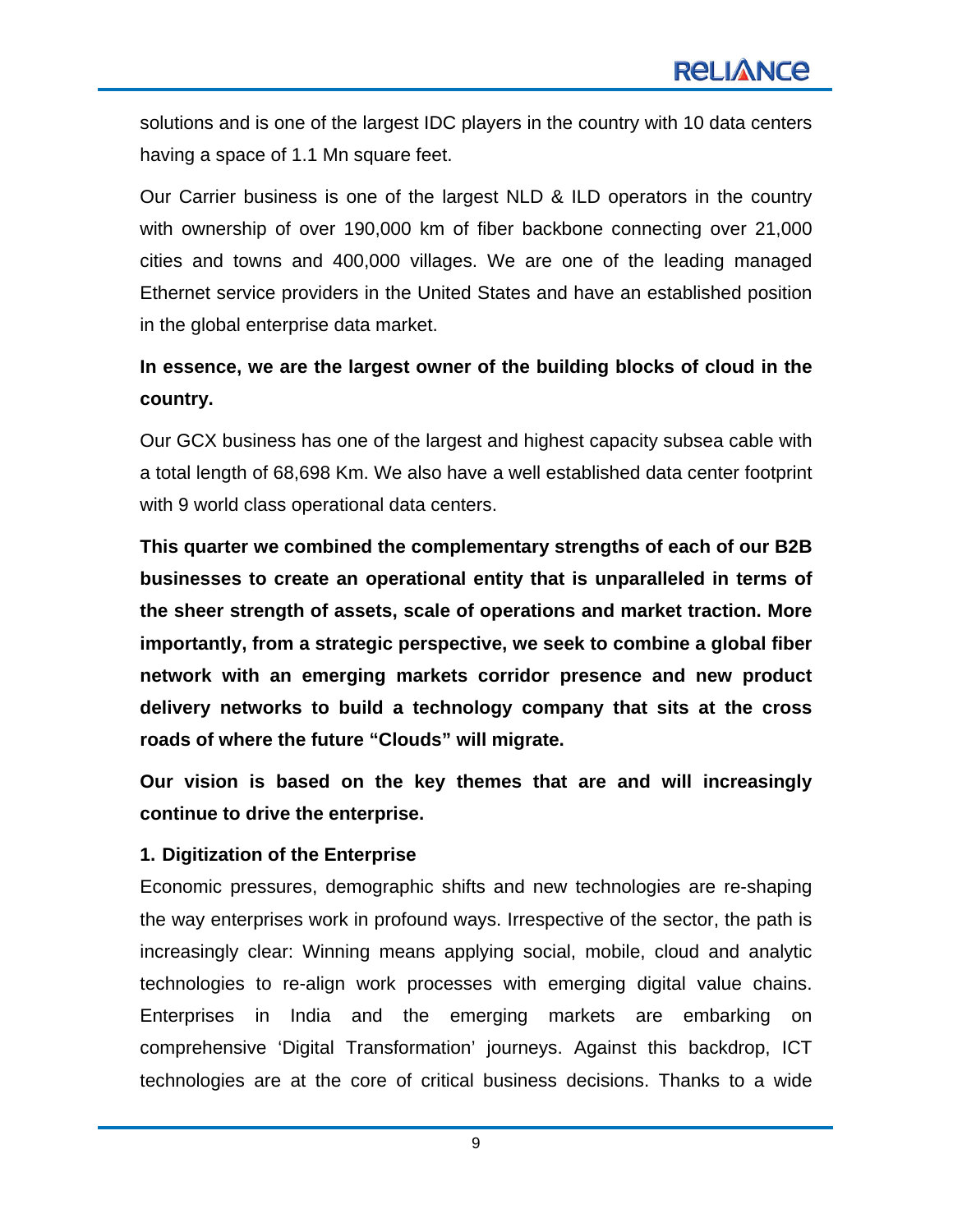bouquet of end-to-end solutions including Network connectivity, Voice Services, Enterprise Mobility, Collaboration, Data Center, Cloud & Managed services, we are in a uniquely advantageous position to partner Enterprises in their digitization initiatives.

## **2. Asset Light Expansion & Increasing Migration to the Cloud**

The digitization of the enterprise is increasingly about Capex light growth. Enterprises in emerging markets are making a significant move into the cloud. Asset light expansion into the cloud is essentially about both computing and the bandwidth to support that computing, all on demand. Enterprises need a Cloud platform that is strong, smart, intuitive and responsive to constantly evolving needs and this is exactly our vision for Cloud  $X$  – the Next generation Enterprise cloud ecosystem which combines IT scalability with Network orchestration, the first of its kind in the world.

Now, I will touch upon some key developments this quarter towards the creation of our comprehensive Cloud play:

- We recently launched Cloud Xchange nodes in Delhi, Mumbai, Chennai, Bangalore and Hyderabad marking another milestone for the company as we continue to strategically realign our key capabilities to support Cloud networking requirements within India and globally. Our unique strength in Cloud orchestration stems from unrivalled national and global network reach, enabling customers to have seamless access to the fast growing global Cloud ecosystem.
- Over the quarter, we also enhanced our Cloud X Fusion ecosystem with new interconnect deals with Google, Equinix and Amazon Web Services to bolster Cloud connectivity globally. These collaboration initiatives enable our enterprise customers to further simplify and seamlessly accelerate their deployment of Cloud services with added flexibility and security.
- We further bolstered our partnerships with leading world players IBM & Hitachi for high performance state-of-the-art cloud platforms to leverage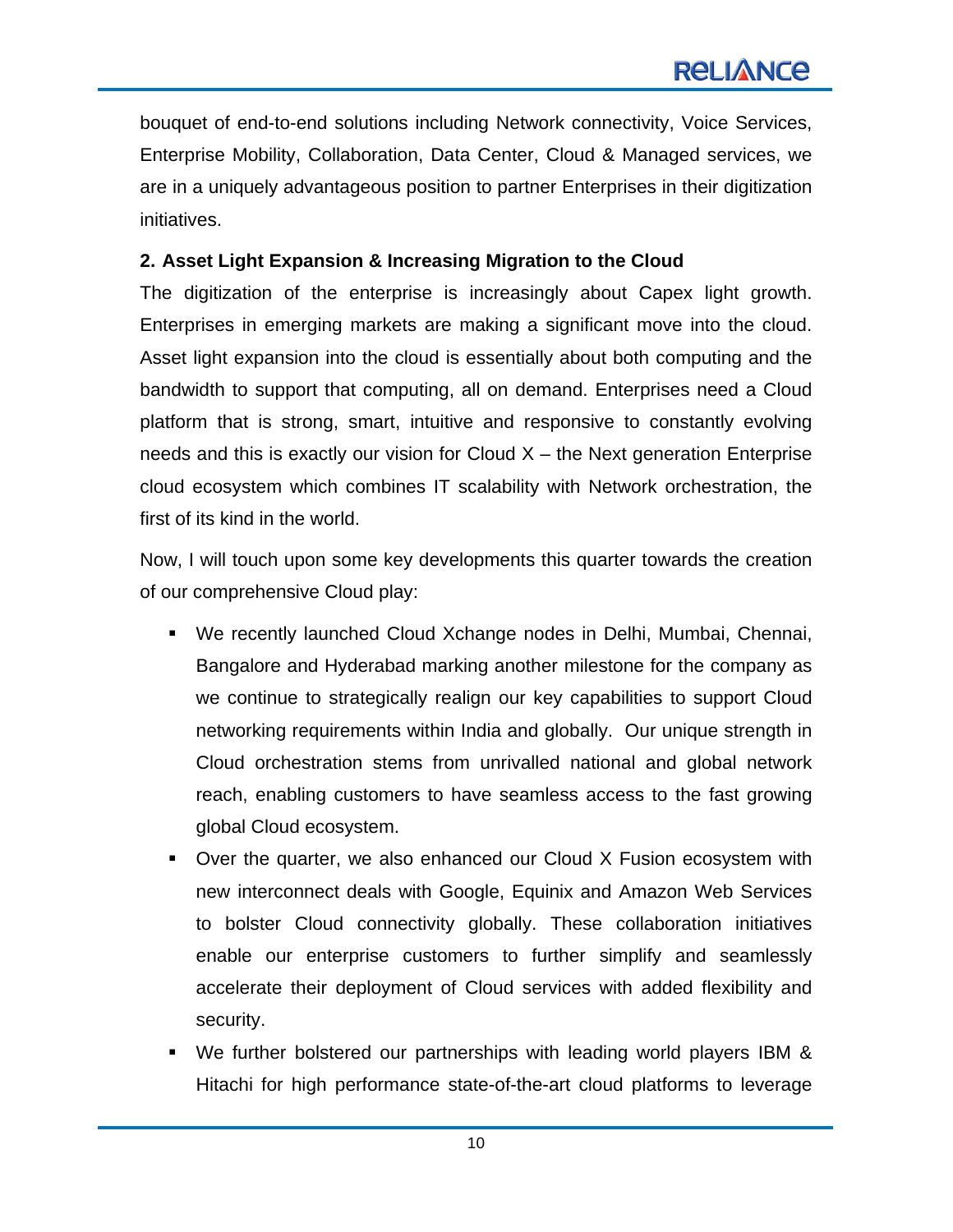technical strengths in our journey to transform the data center business model with optimal investment exposure.

- We continued the development of our ICX and PCX networks which will enable "glass connectivity" from India to the Silicon Valley.
- In addition, we began re-engineering our data centers and MCN to enable a stronger play in the IT and OTT space. We also executed an RFP to upgrade our global subsea network by over 500G. All in all, GCX expects sustained growth in the coming quarters as we broaden our suite of existing products and services to align with new opportunities across our new Cloud ecosystem.

**Looking ahead, we will continue to focus on enhancing our market share in MPLS, and Internet through product & service innovation, geography expansion & ecosystem collaboration, and drive our metamorphosis in the cloud space.** 

**Here, I would like to touch upon the Government's Digital India vision and how RCOM's Cloud Play shall be a key enabler in realizing that.** 

#### **Government's Digital India Initiative**

The Government's 'Digital India' vision is centered on three key areas: Digital infrastructure as a utility to every citizen, Governance & services on demand and digital empowerment of citizens. These translate into the expansion of Broadband connectivity at village level, improved access to services through IT & Mobile enabled platforms, and greater transparency in Government processes.

As opined by our Honorable Chairman, Shri Anil Dhirubhai Ambani, a crucial precondition for the success of the Digital India vision is the availability of "unlimited cloud computing power". **The combination of expansion of our data center capacity to 1.1 million SqFt coupled with the full scale deployment of our Next generation Content & Cloud delivery network by the end of this year can potentially help the government departments access 240X the amount of computing power currently available in government data centers and over 6X the high speed storage currently available in India**. This network will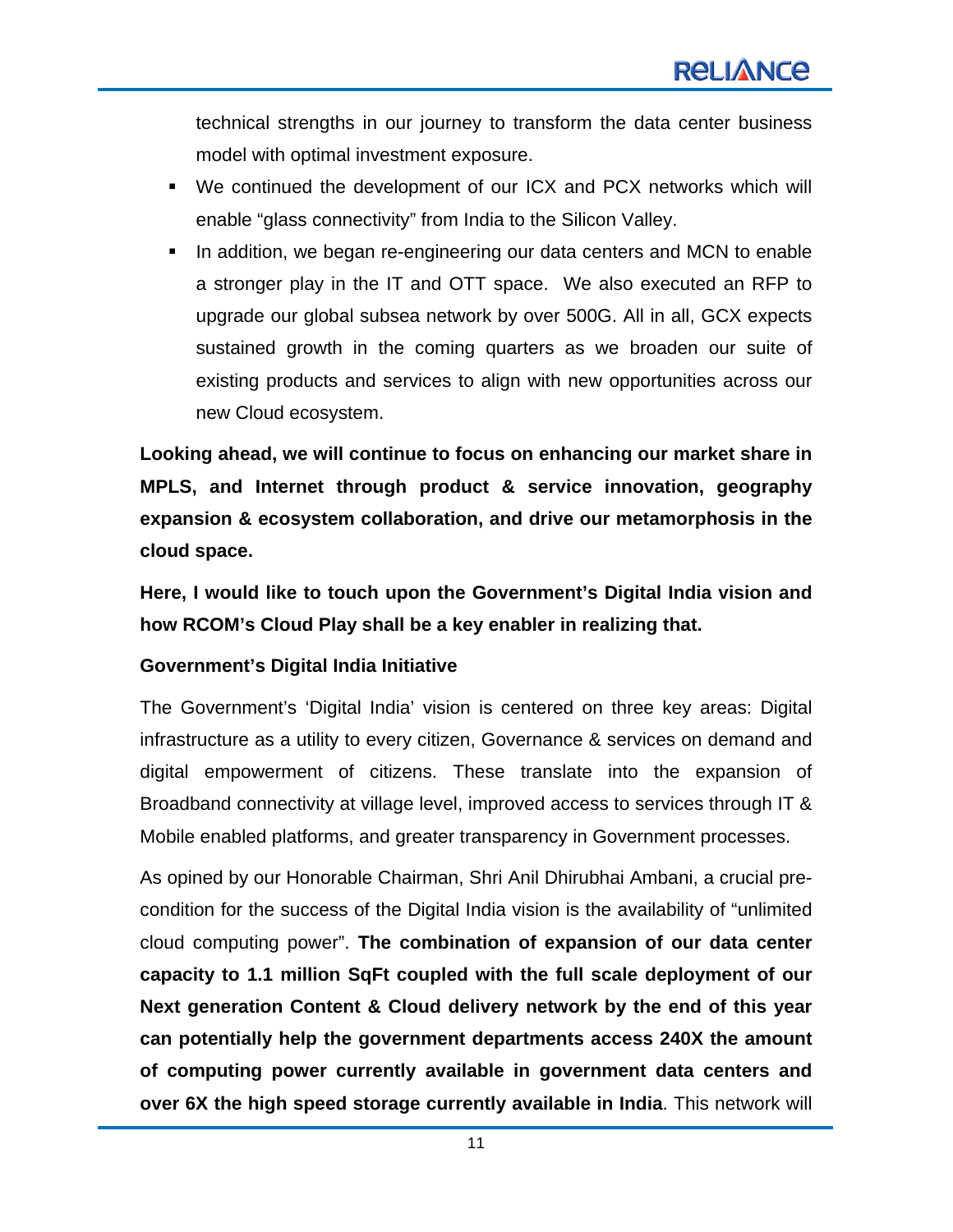have the ability to scale up by 100% every 90 days thus ensuring that as the Digital India initiative gathers momentum impacting millions of lives, the requisite ICT infrastructure availability keeps pace.

#### *Other Key Developments*

- **1. RCom entered into a discussion for a potential merger of MTS (SSTL)**  RCom and AFK Sistema entered into exclusive discussions on a potential merger of the Indian telecom business of Sistema Shyam TeleServices Ltd. (SSTL) in RCom through a stock swap. We are in an advanced stage of due diligence.
- **2. RCom is pursuing significant deleveraging initiatives across a spectrum of core and non- core assets**

RCOM's consistent efforts towards deleveraging its balance sheet persisted during the course of the quarter. RCom's targeted initiatives around deleveraging revolve around monetization of both core and noncore assets specifically pertaining to our tower infrastructure as briefed earlier, the DTH business, the Global business and significant real estate holdings. We are at various stages in each of these endeavors with significant positive momentum.

**The process of the strengthening of our balance sheet is underway and we can expect significant improvements to flow from these initiatives being pursued.** 

#### *In conclusion, let me reiterate the following*:

- We continue to witness positive regulatory movement on key issues such as spectrum sharing & trading which are forward looking developments for the overall industry.
- In addition to the above, the regulator has taken cognizance of key bottlenecks in broadband growth including RoW, backbone spectrum and seeks swifter policy making on these issues. This bodes well for unleashing the next level of data growth in the country.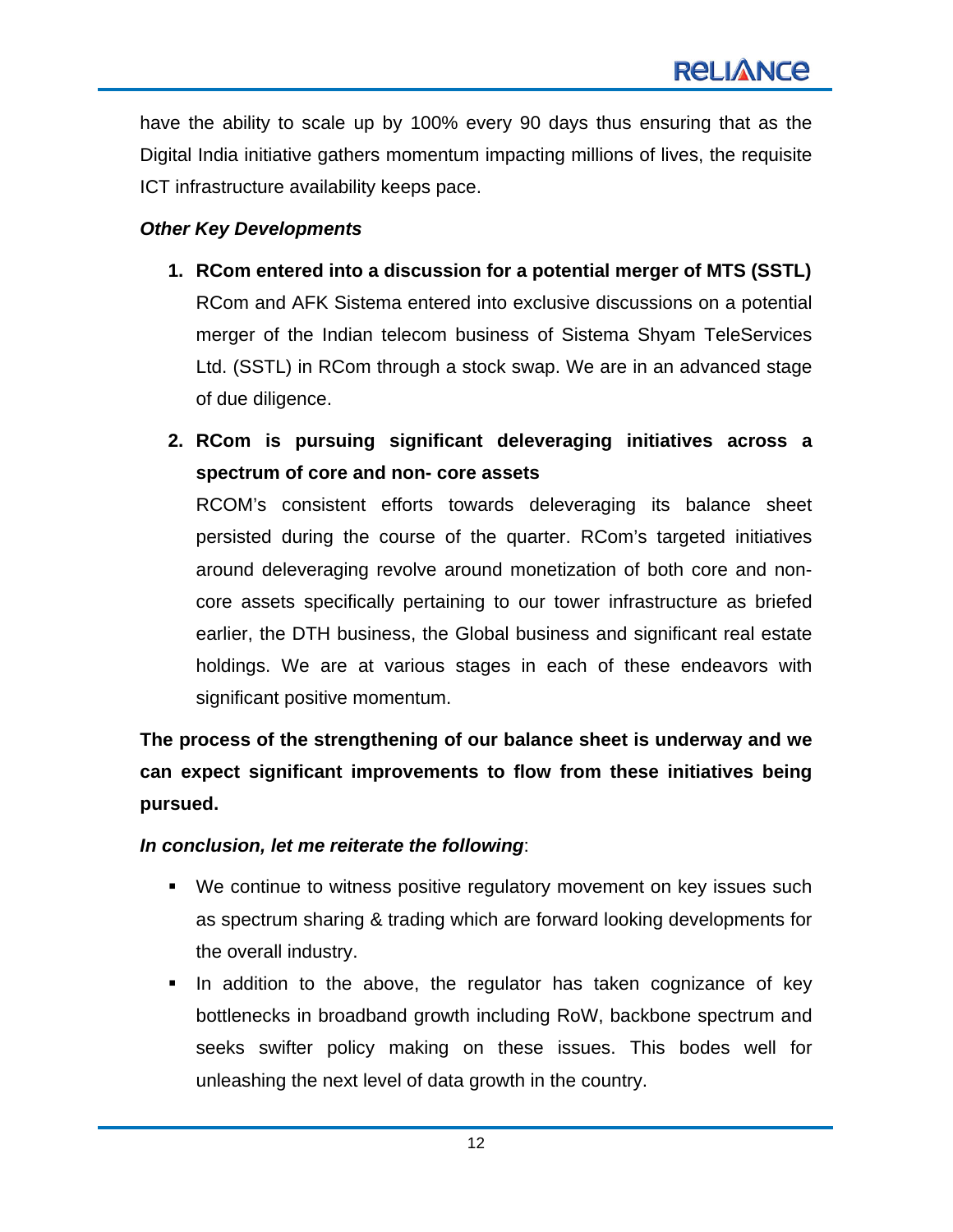- RCom is well positioned as the only operator in India with national footprint of efficient and valuable sub GHz spectrum in the 800/850 MHz band which is eminently valuable for High Speed Data including 4G in the future. RCom is presently conducting due diligence for a potential LTE launch during the course of this FY.
- RCom is progressively innovating in the consumer segment through differentiated products and services with a focus on expanding data revenue base and enhancing user experience with compelling segmented value propositions for both voice & data customers.
- RCom is taking significant strides in creating a formidable cloud play targeted at the emerging market corridor with India as the pivotal geography combining the complementary strengths of its India Enterprise, GCX and Carrier businesses.
- Our recent launch of Cloud Xchange nodes in Delhi, Mumbai, Chennai, Bangalore and Hyderabad marks another milestone for the company as we continue to strategically realign our key capabilities to support Cloud networking requirements within India and globally. Our unique strength in Cloud orchestration stems from unrivalled national and global network reach, enabling customers to have seamless access to the fast growing global Cloud ecosystem.
- RCom continues to invest in partnerships & infrastructure growth in its global operations to emerge as a leading global cloud infrastructure player. These collaboration initiatives enable our enterprise customers to further simplify and seamlessly accelerate their deployment of Cloud services with added flexibility and security.
- RCom continues to actively pursue a slew of initiatives around improvement in operating metrics & de-leveraging the balance sheet to achieve enhancement of shareholders' value.

#### *Thank you. And I would now like to hand you back for the Q&As.*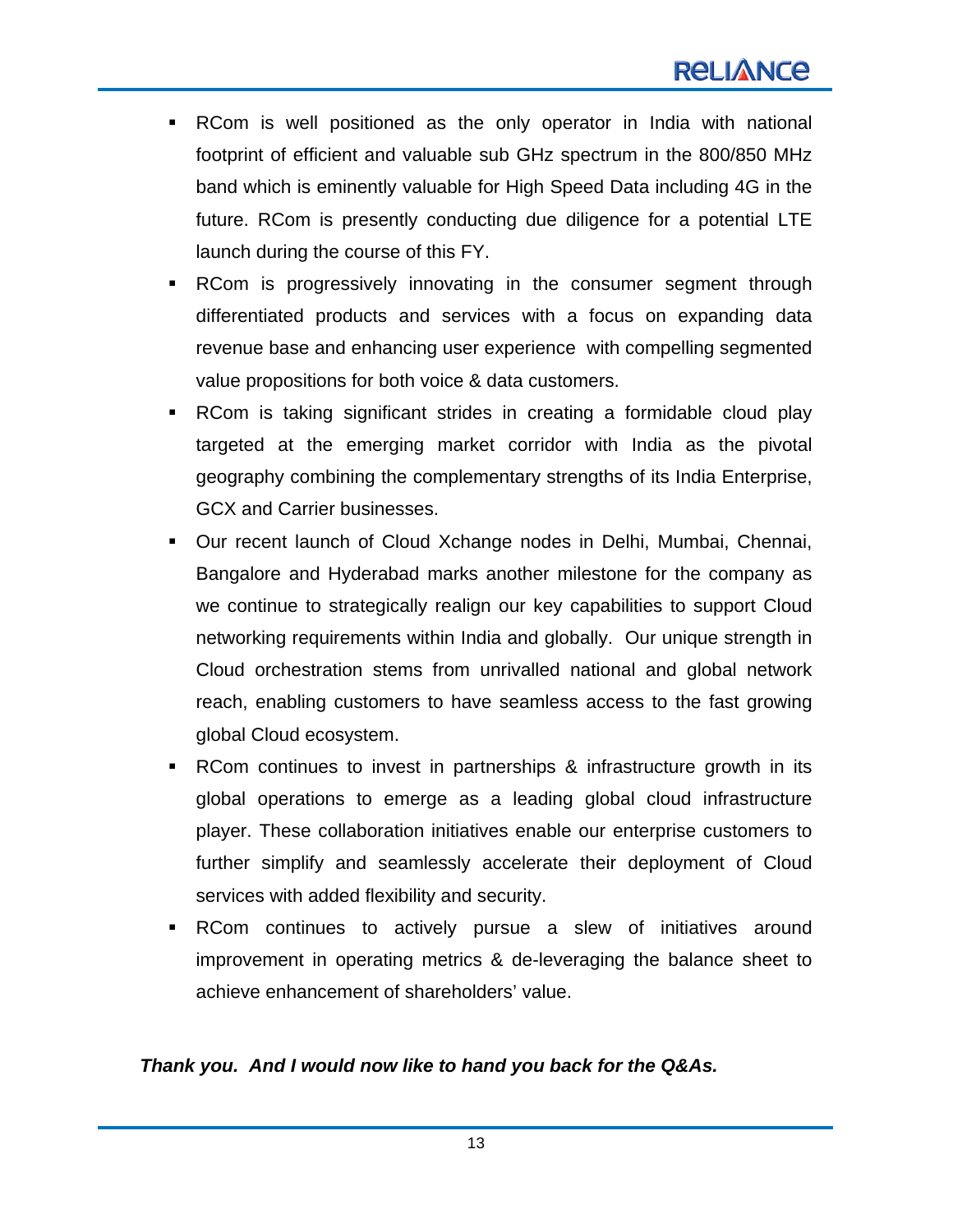### **Operator:**

Thank you, sir. First in line we have question from Mr. Kunal Vora from BNP Paribas. You may go ahead, sir.

### **Kunal Vora**

Thanks for the opportunity sir, I have three questions. First is, you mentioned that you are looking to deploy LTE network. There was a press report that you have already applied to liberalize your 850 MHz spectrum and may look to share it with Reliance Jio. Earlier you have been talking about EVDO and Rev B strategy. Can you share your thoughts what are you looking to do with 850 MHz spectrum? That's one.

Second is, Reliance Jio will be launching its services shortly, would it be possible to provide some insights on how you've been booking Jio revenue? And can we expect some acceleration in the revenue booking from Jio as they launch? And finally, you mentioned that you are looking to sell towers. Can you share the number of towers and maybe some other numbers like the tenancy, EBITDA and debt for the tower company? That's it, thank you.

#### **Gurdeep Singh**

Thank you, Kunal, Gurdeep here. On the question number one on LTE rollout, as we have stated earlier that during the last auctions held, nearly 55% of our spend was towards fortifying our future in acquiring Pan-India capability to launch LTE on 850 Mhz. We've spoken enough about how potent this spectrum is and how sub-1 GHz is the most popular band worldwide.

We are currently exploring all our options to launch LTE, and as you would appreciate the fact that it's a go-to-market strategy which involves timing, quantum of launch and the cities of the circles where we want to launch. Hence, at this moment, it is certainly confidential but we will be happy to share as and when we are ready to make a public announcement in that respect.

Secondly, the question of sharing with Jio, we are currently exploring our multiple options for the spectrum or the spectrum sharing, especially now that the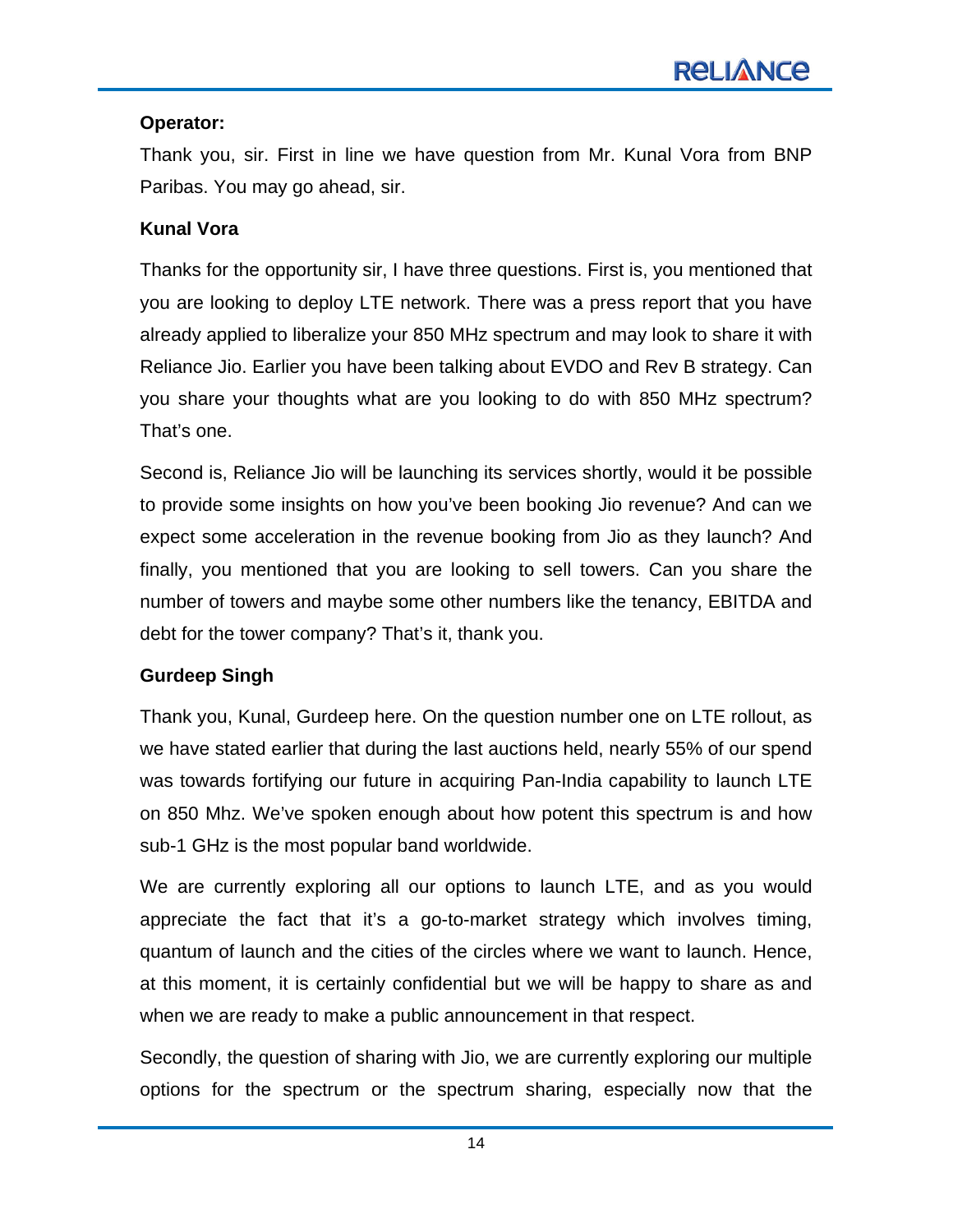government has made the announcement about the spectrum sharing. RCOM is exploring all the opportunities to optimize the value of its spectrum holdings through spectrum sharing and trading route. As and when we have something important to contribute or make an announcement, we'll be happy to share it with you.

In terms of Jio's contribution towards the tower and the tower revenue the question that you asked, we cannot comment at this moment because of confidentiality reasons as the company has not commercially launched their services. The tower deliveries are at an advance stage and should get substantially completed in the next few months. It is fair to assume that some of the rentals have started to flow in, but Q4 this year should be the first quarter to reflect full impact of the revenues and tenancies is what we expect and anticipate.

Does that answer your questions, Kunal?

#### **Kunal Vora**

Yes, that's helpful.

#### **Gurdeep Singh**

Thank you.

#### **Operator**

Thank you. Next in line we have Mr. Rajiv Sharma from HSBC. You may go ahead.

#### **Rajiv Sharma**

Yes, thanks for the opportunity. I have two questions; one is on your KPIs on the tower business, number of towers, tenancies and EBITDA. Second question is, if you can elaborate as what are the possible options you have on spectrum sharing, because the way I see it is that sharing would be possible only on 850 MHz band. Also I wanted to get clarity about the possibility of 3G spectrum sharing. Can it be shared where it is contiguous or even otherwise? And on the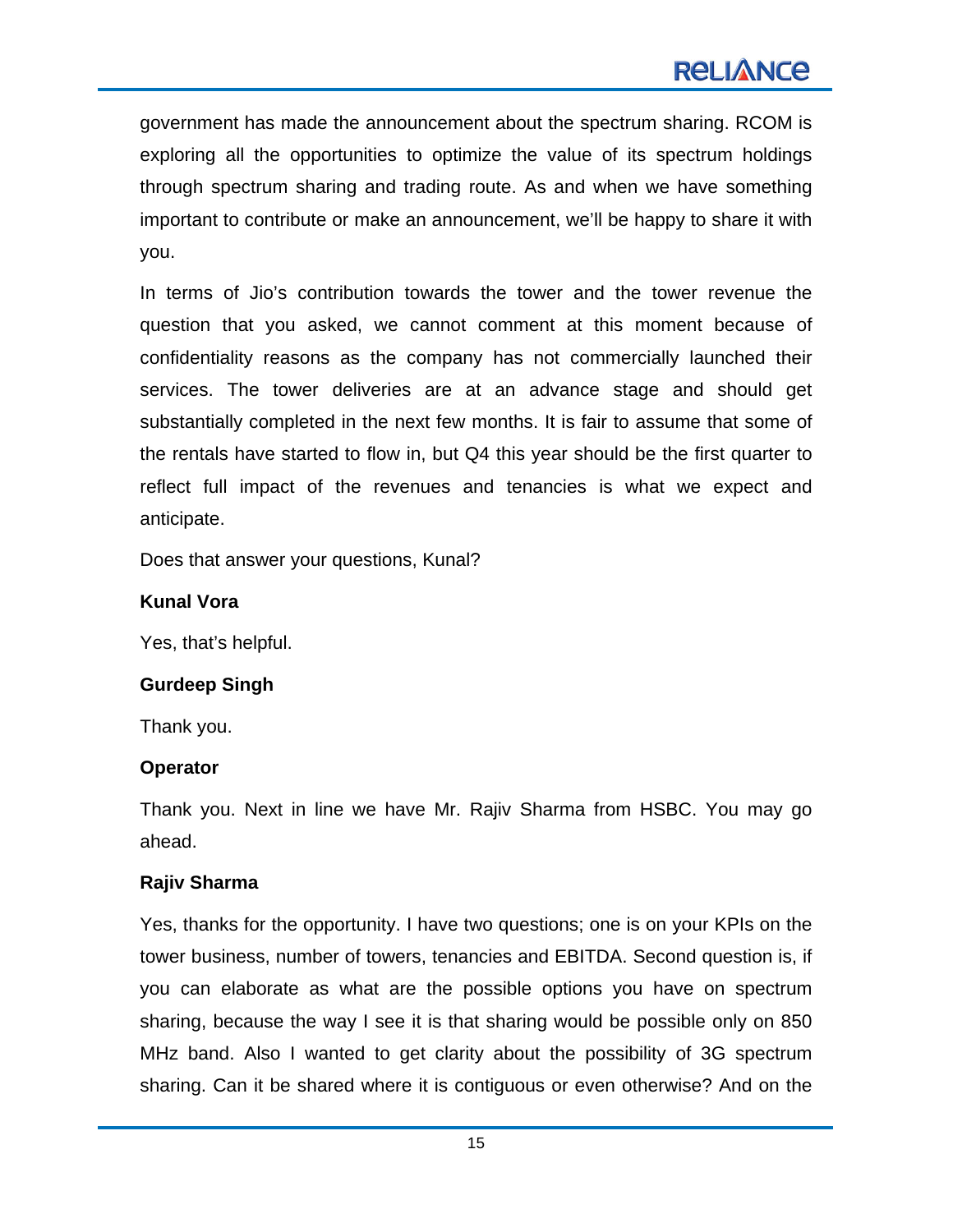850 MHz band you may have to shell out some Rs. 7,100 crore as onetime fee if I am correct, or you may correct me with the right number. And again you may hit a renewal in this band in five years. What are your thoughts on this overall process please?

#### **Gurdeep Singh**

Rajiv, thank you very much for your three questions and let me take the first one, which is on the tower KPIs. RITL, Reliance Infratel is a subsidiary of the Reliance Communications, so we've never been reporting the figures separately. So I'm afraid at this moment we'll not be able to share the key KPIs of the tower company, particularly because we are undergoing a process as you know.

Secondly, on the strategy on sharing, these spectrum sharing guidelines are just out and we understand some nuances of the sharing that, it has to be in the similar band, and so on and so forth. But nothing stops us from looking at it in a holistic manner on what you have that can be shared versus what you can create that can be shared in the future. So I would say that in order to optimize the stakeholders' value and to fortify our future business, we are currently evaluating the guidelines. We do not have any concrete answer to all the questions that you're asking, but probably during the course of this year we will certainly have these key shareholder value maximization questions to be answered.

Coming to the third question on 850 MHz, as you said some of the liberalization cost may be for five to six years, in some cases they could be in the ballpark range that you said, but we do reserve our right to liberalize circle by circle in-line with the development of device ecosystem and prioritization of the markets which would be ready to seemingly accept the LTE in the future.

Rajiv, does that answer your questions.

#### **Rajiv Sharma**

Yes, I'll come back for the follow-up questions.

#### **Gurdeep Singh**

Thank you very much.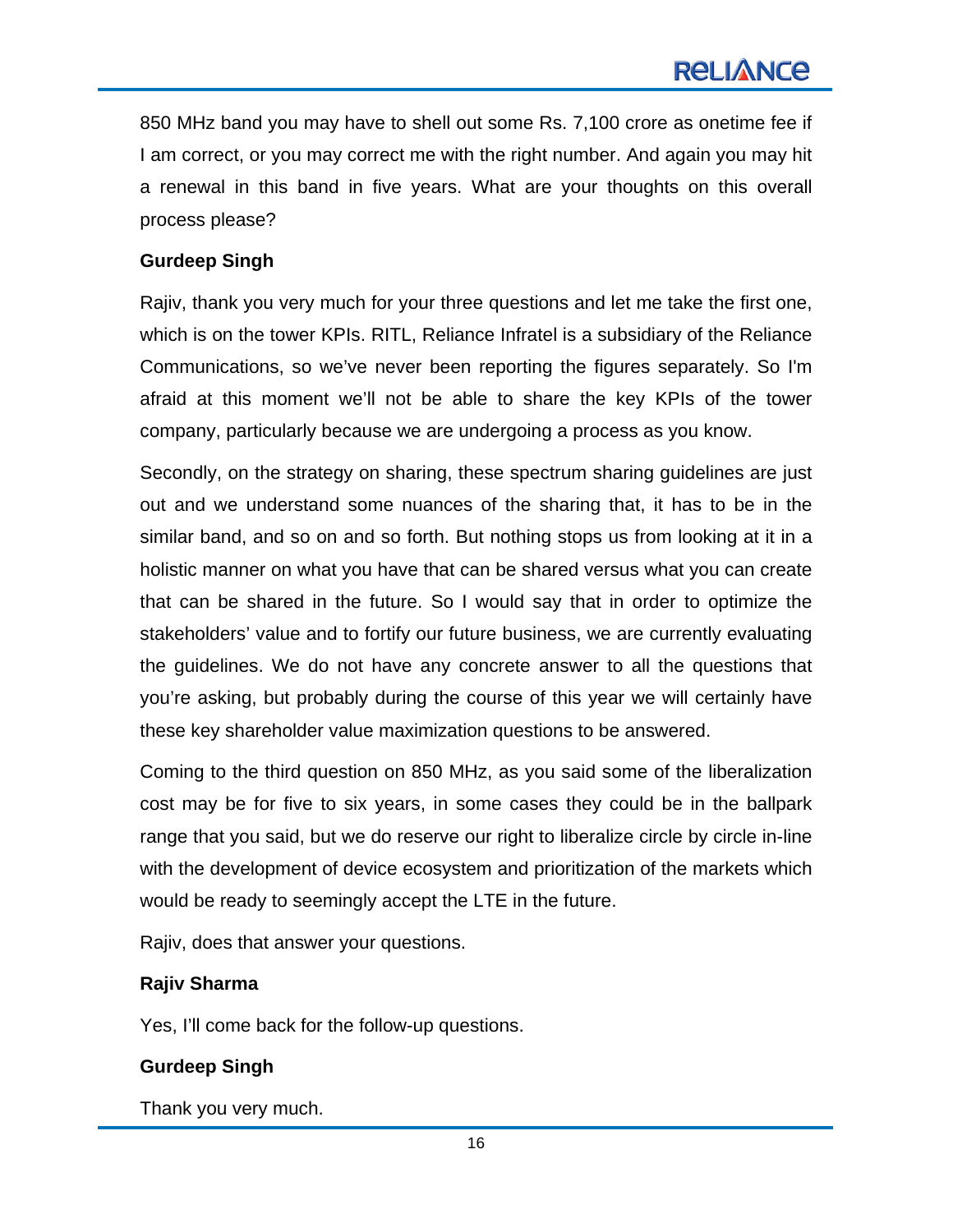## **Operator**

Thank you Mr. Rajiv. Next in line we have Mr. Srinivas Rao from Deutsche Bank. You may go ahead Sir.

### **Srinivas Rao**

Thank you very much. Just two, three questions. First, your total number of sites on the network as well the 3G sites have not increased for almost two years. Given that your data usage is growing quite dramatically, how long can this particular dynamics continue? Moreover, if your number of sites are not increasing then, operating leverage should generally be higher given that your network cost is not increasing dramatically.

Second, can I seek some clarification on the CapEx number in the cash flow, which has jumped quite significantly; does that include some of the upfront payment for the spectrum or something like that?

And the third question which is in context of Enterprise business in India, which has been talked about based on your disclosures and from what we can calculate looking at mobile revenues and the revenues for the India operations; the difference would probably, or largely be, the Enterprise revenues. That number has not grown for the last four to five quarters. So if you can throw light as to how we should think about that, it will be helpful. Thanks.

# **Gurdeep Singh**

Well, thank you very much, Gurdeep here. I'll deal with the question number one and I'll leave the question number two on the CapEx, whether it has spectrum into it to my colleague and later the Enterprise business question.

If you look at our 3G spectrum portfolio then, we have the three metros in it, Delhi, Mumbai and Kolkata. And a large part of our spectrum portfolio is in the C circles. When you go down the waterfall chart of the smartphone penetration, there's a dramatic shift the moment we move out from Mumbai, Delhi, Kolkata down to West Bengal and Orissa. So I would say, as I've been saying in the past that, when we launched we did make a lot of upfront investment both in fiber and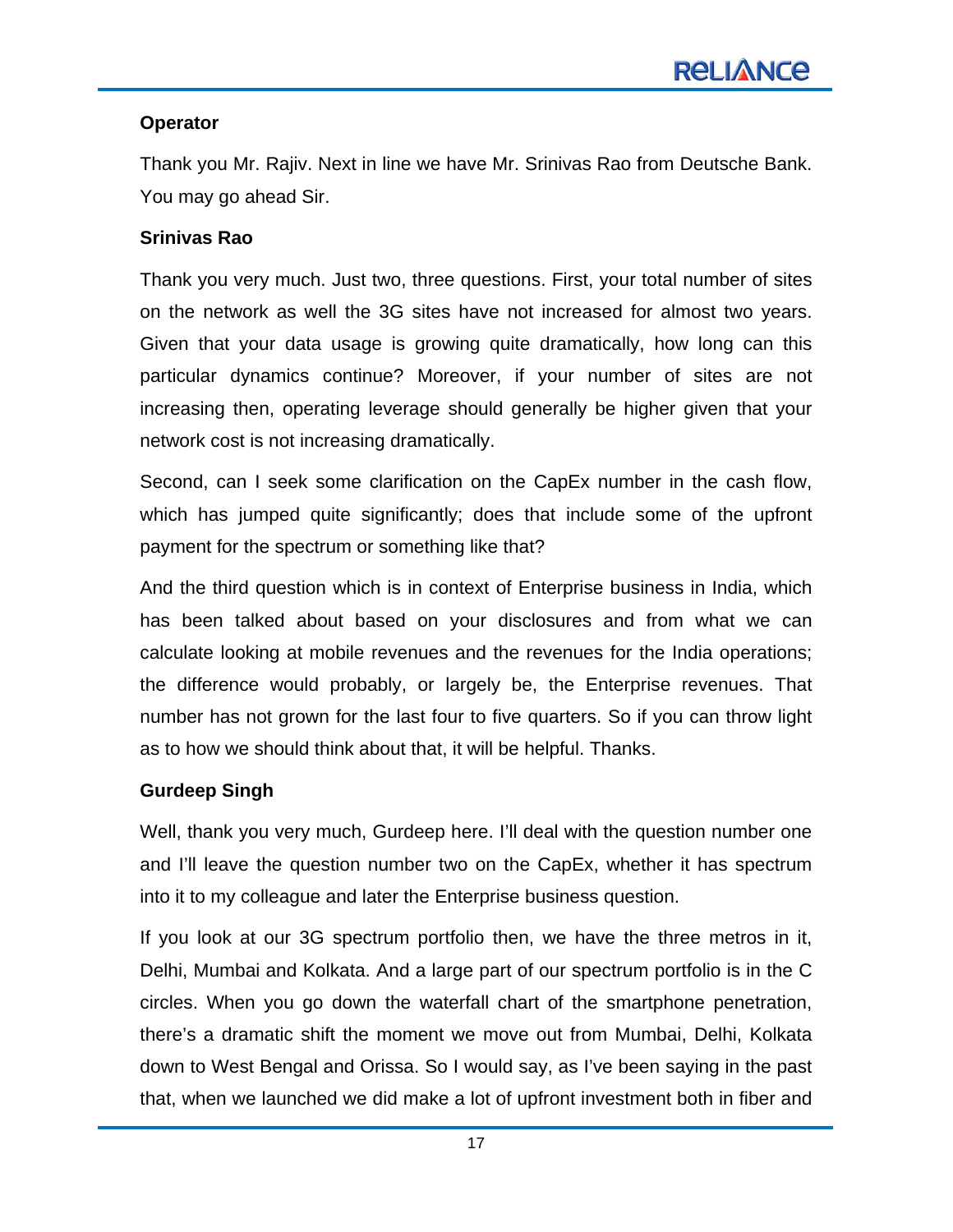the spectrum, and the rollout of 3G sites. And we are probably now reaching a level where some of the markets would need an augmentation, but this may not be in this fiscal year but in the early part of next fiscal year.

Having said that, your question around higher operating leverage, it's fundamentally Yes, but at this moment we are focused about improving our subscriber shares. We want a disproportionate share of smartphone, Wi-Fi router and devices to come in the network. That's why we haven't shied away from doing innovative stuff like 3G@2G, and doing a large prepaid and postpaid bundle programs for our consumers. And I think all of that went well for the company as 50% of subscribers are now mobile internet users and we continue to have the highest data consumption per subscriber.

I would say that we will continue to work on this strategy to have a disproportionate share because the future belongs to device led ARPU, rather than a subscriber led ARPU. And I think we are well on course in executing a well thought-out strategy which is beginning to yield some results.

I leave it for my colleagues to answer the question on the CapEx and then the Enterprise.

#### **Manikantan Iyer**

Yes. Thanks Gurdeep, this is Manikantan Iyer. On the CapEx side, if you look at the cash flow, the amount is Rs. 2,979 crore whereas if you look at the balance sheet, it is Rs. 580 crore. This is mainly on account of the capital advance for spectrum and the utility upgrades. Please note that spectrum has not been allocated yet by the government. Also refer to point number five on the notes to the stock exchange results. This is a capital advance, one of the commitments. Hence there is a variation between the CapEx as per balance sheet and as per the cash flow. I hope it's clear.

#### **Srinivas Rao**

Yes, that's helpful. So how much is the capital advance on spectrum?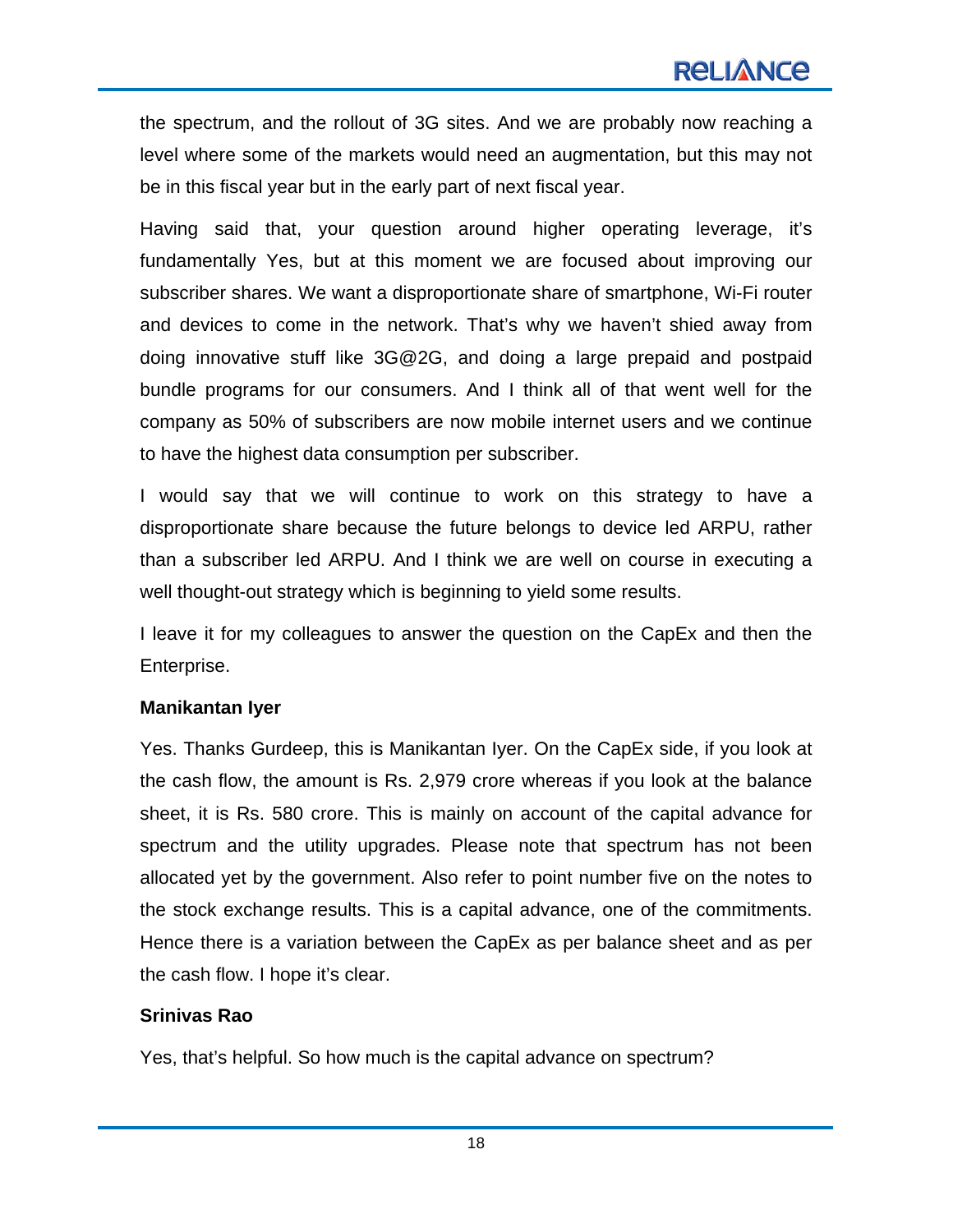## **Manikantan Iyer**

Capital advance for spectrum is Rs. 1,104 crore.

## **Srinivas Rao**

Okay. Thank you.

## **Operator**

Thank you, Mr. Srinivas. Next in line we have Mr. Aditya Soman from Goldman Sachs. You may go ahead please.

# **Aditya Soman**

Hi, good afternoon. I had a couple of questions. Firstly, can you explain why the prepaid share has been going up? If you look at it in the same quarter last year it was about 95.1%, it's gone up to about 96.5% in this quarter. So is this a trend that we can expect to continue?

And secondly, can you throw any more color on the MTS deal, rational for the MTS deal. What is being worked out here because, you've talked about it being a share swap deal, but in terms of spectrum liberalisation for MTS, I think, based on the new spectrum sharing guidelines, even for MTS spectrum, I think, one needs to pay incremental sum on the latest spectrum price to make it sharable. Any more color on that also would be helpful.

# **Gurdeep Singh**

Thanks, Aditya. On your first question regarding the prepaid share, if you look at the market construct today, most of the new acquisitions are largely around prepaid. We are also consciously moving some of the low ARPU, postpaid customers, who exhibit some kind of a default behavior on the payment cycle, to prepaid. So you'll have to see it as a combination of the two. So, going forward do you expect to see significant shift in this? My answer would be, No. But I think we have made some conscious efforts in the last three or four months to align the cost-to-serve ARPU and EBITDA margin by the segment of the consumers. So it's a reflection of that, that's number one.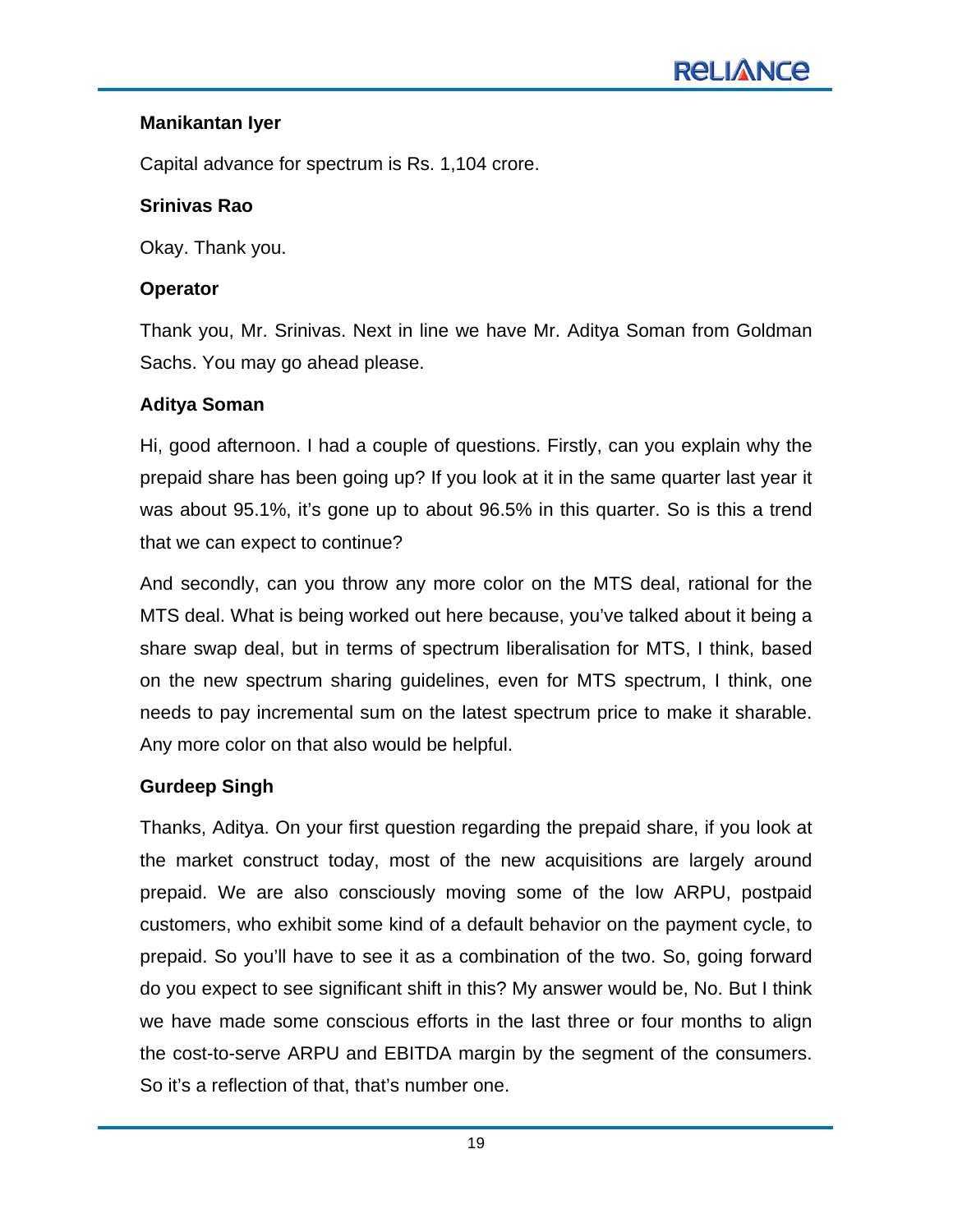Number two, answering your question on the MTS, we have stated earlier in the previous earnings call that, MTS is a stock swap deal. We don't take on any of the liabilities. First of all it's a business merger, of the telecom business, of Sistema Shyam in India. We do not take on any liabilities whatsoever, but we take on the assets, we take the revenue and the customers and we also take the spectrum with us, which has got a residual life of little over 18 years, and it's a liberalized spectrum. Given the fact that in the last auction we went and completed a pan India capability footprint for 850 MHz band, this is another step in the similar direction, which reiterates our strength, belief and seriousness about, continuing to lead the data space as we enter the 4G footprint of the future.

#### **Aditya Soman**

Okay, thanks. Just one more question. Have you changed your CapEx guidance for the year or does it remain the same?

#### **Gurdeep Singh**

No, our CapEx guidance remains to be in the range of Rs. 1,800 crore to Rs. 2,000 crore for this year.

#### **Aditya Soman**

Okay. Thank you.

#### **Gurdeep Singh**

Yes, thank you.

#### **Operator**

Thank you Mr. Aditya. Next in line we have Mr. Vinay Jaising from Morgan Stanley. You may go ahead please.

#### **Vinay Jaising**

Thank you so much. Sir, part of my question is already addressed earlier, but I'm going to try asking the question again. You did mention that large part of the towers have been given to R-Jio, and we'll hear more about it in the future but,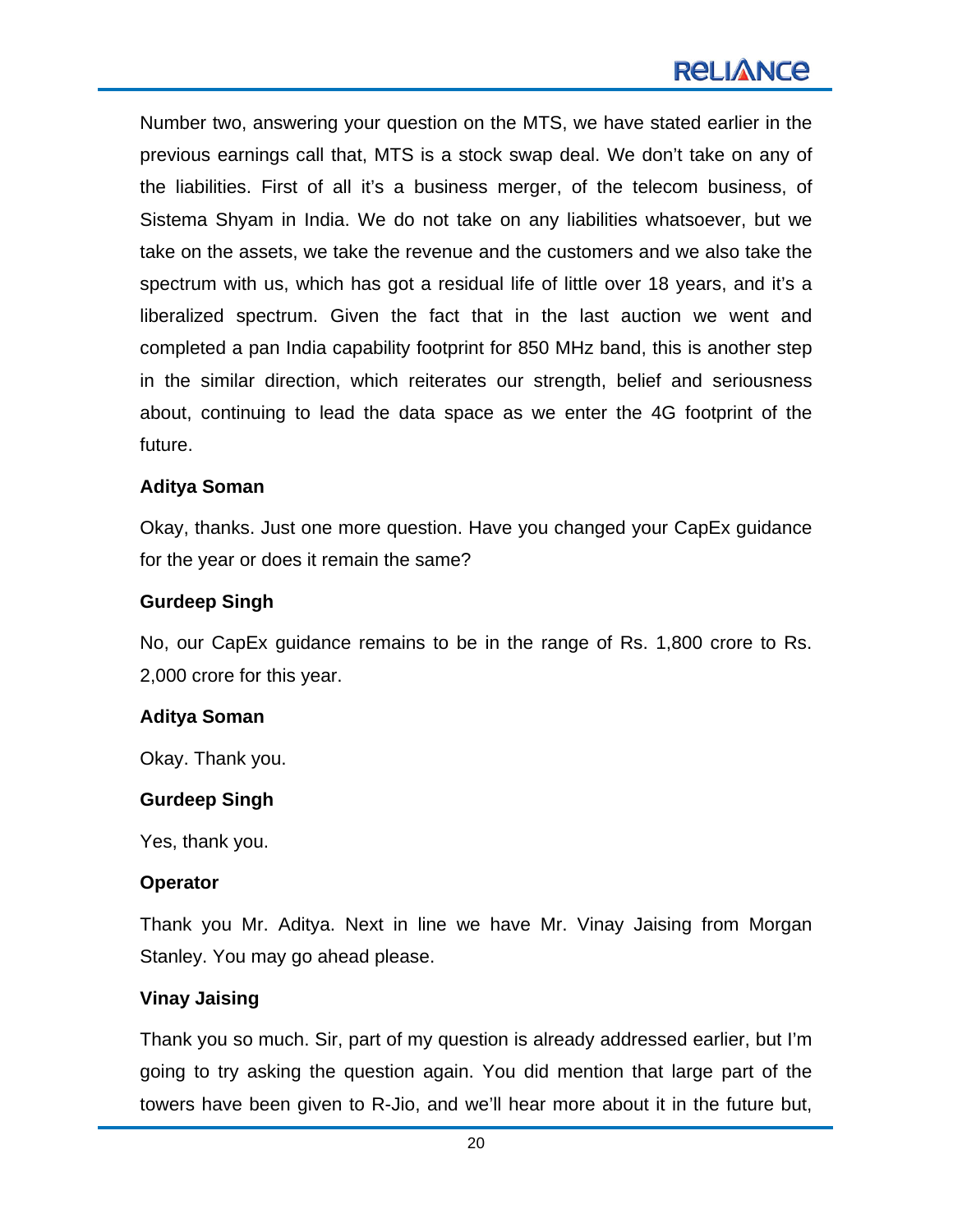some amount of revenues have already been clocked-in. Where are these revenues clocked-in currently because I'm seeing revenues have come down everywhere, be it in Others or be it in Non-voice or Voice, for India operations. So if you could tell me where that is clocked, that's my first question.

Second question of mine is, assuming you are planning to hive-off the tower division, would it be an arrangement with you as the mobile operator, the new tower company, as well as R-Jio? I understand there's another arrangement with you and R-Jio, wherein if you use their towers, they have to give it to you at the same rate. So I'm just trying to understand how complicated it would get? Thank you, sir.

#### **Gurdeep Singh**

Vinay, I'll try and answer your couple of questions and then my colleagues can talk about the reflection of the Reliance Jio into the books of accounts. Coming to the first question, over a period of time we've been progressively giving the tenancies to them, but as we have discussed that due to confidentiality reason, we can't exactly share, how much, when and how. But surely, once the operations become commercial from their side, when it is known at the point of launch of their footprint, we will be happy to share that. We expect that to happen within this fiscal year, as far as we're concerned.

Coming to your other question regarding revenues, the first quarter you would have to see in two lights. One, this quarter has been impacted by the regulatory intervention of interconnect charges coming down, and there has been a cap on the roaming tariffs. Nearly 200 basis points is the impact only because of the regulatory intervention. So that is one.

Secondly, over a period of time we've consciously build some kind of dominant, or a near dominant position in the migrant and the youth customer base. As high as 30% to 55%, depending on the circle, and an average of about 37% of our base is now youth and migrants, who move out of their current locations, some of them but not all of them, and go to their original home locations and they only come back in July, or in early August. So there are two kinds of impact that it has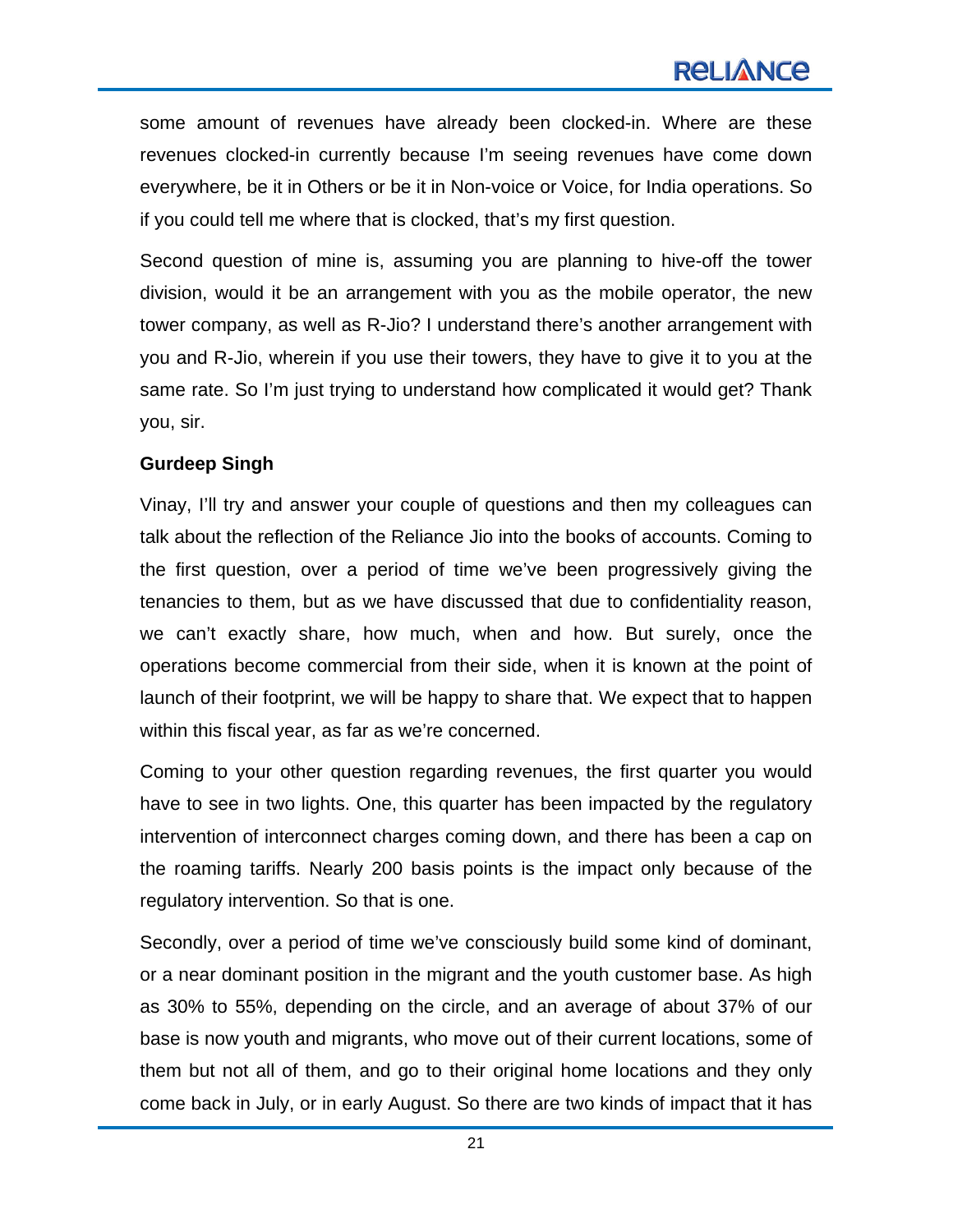on our business: a) for us the seasonality strikes a little earlier than the other telecom operators; b) we are by design urban and semi-urban centric by our footprint, because we are following a revenue corridor than a population corridor. So we have much lesser elasticity on a rural consumption impact than the migrant and the youth impact. So I would say it's only a time shift issue and may not be perhaps a fair comparison with any other peer's performance. I will leave it to for my colleagues to answer on the Jio proceeds.

#### **Manikantan Iyer**

Hi, this is Manikantan Iyer. Let me first clarify that the revenues are not down across all the segments. Please refer the voice and non-voice segment that we have published. In non-voice segment you will see an improvement on a quarteron-quarter basis. And as mentioned by Gurdeep for Jio, right now the revenue booked is smaller, and it is part of Non-voice India operations. Is that clear?

#### **Vinay Jaising**

Sure, sir.

#### **Manikantan Iyer**

Thank you.

#### **Gurdeep Singh**

Well, all I can say at this moment is, even though a lot of work is going around the Infratel's stake sale, there are terms and conditions associated with the tower business that remain with the tower business. So I don't think that you need to have any fears about or any concern regarding, whether there is a reciprocity that will continue or not, reciprocity clause applies more to RCOM because that is to our benefit. And it allows us to expand footprint at a lower CapEx because it's a CapEx-light model. And it also allows the OpEx benefits to us. So as a combination of the two some part of the benefits that is already written and accrued are a part of the tower portfolio and will continue to be with the tower portfolio.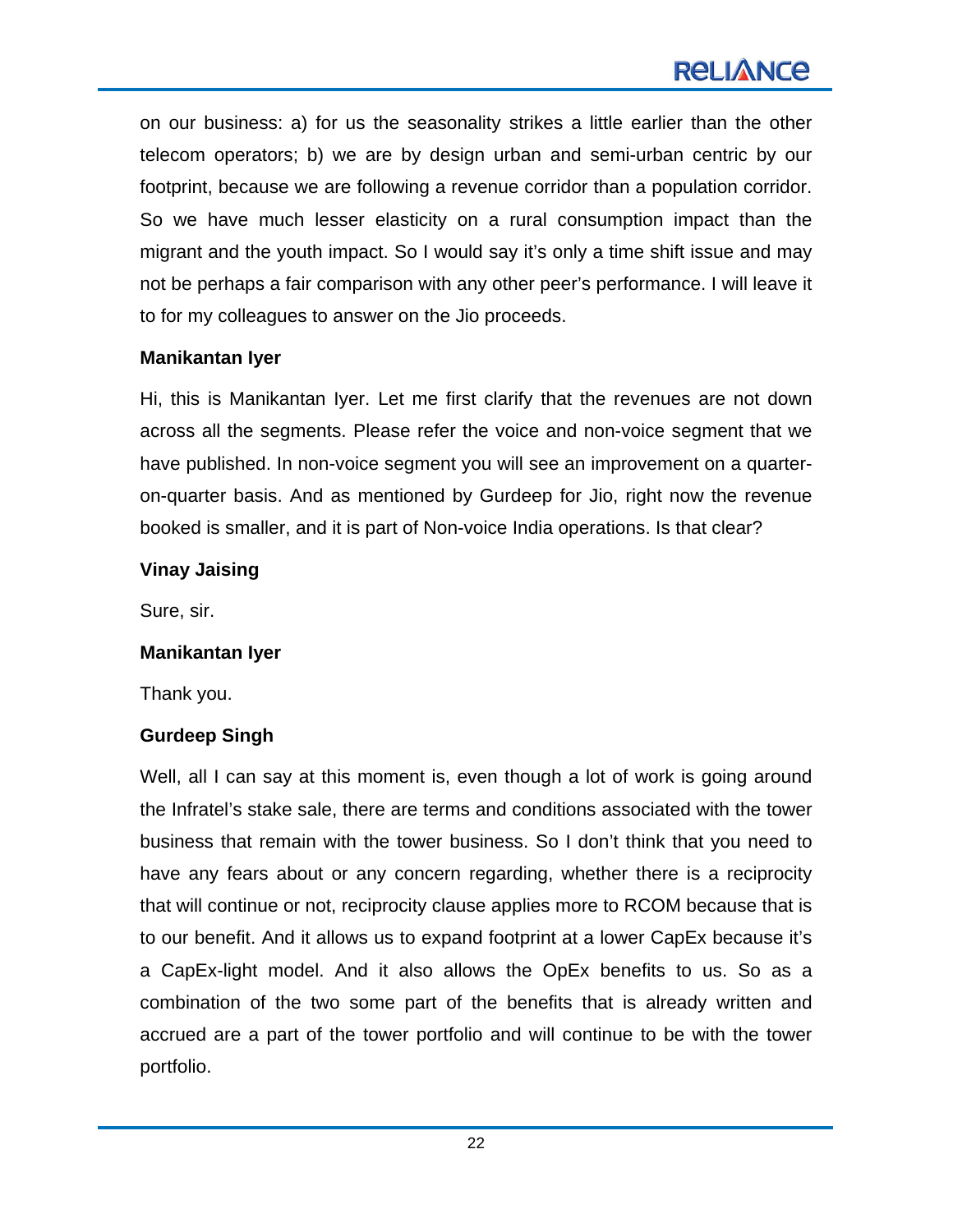## **Vinay Jaising**

Thank you, sir.

## **Operator**

Thank you, sir. Next in line we have Pranav Kshatriya from Edelweiss. You may go ahead please.

## **Pranav Kshatriya**

Thanks for the opportunity. Sir, most of my questions have been answered. I just have one question. You have spent Rs. 580 crore in this quarter towards CapEx. Where is most of the CapEx going into?

#### **Gurdeep Singh**

Thanks for the question. The CapEx goes into two things. One is a routine operations and maintenance. Second we have been augmenting the data capacity. So this is largely on these two accounts.

#### **Pranav Kshatriya**

The data capacity, I mean, the number of 3G towers is not growing drastically and I assume that since you will be looking at LTE rollout on the 850 MHz, you will not be expanding your Rev B footprint as well. So is the CapEx more into backhaul?

#### **Gurdeep Singh**

Yes. Your question is right, this is not a *suo motu* expansion of 3G. This goes into your consumer business district areas, central business district areas, areas where you could possibly have radio congestion, and certain areas where you could have a transport or a backhaul or a packet core expansion.

#### **Pranav Kshatriya**

Okay. Thank you so much, Sir.

# **Gurdeep Singh**

Yes, pleasure.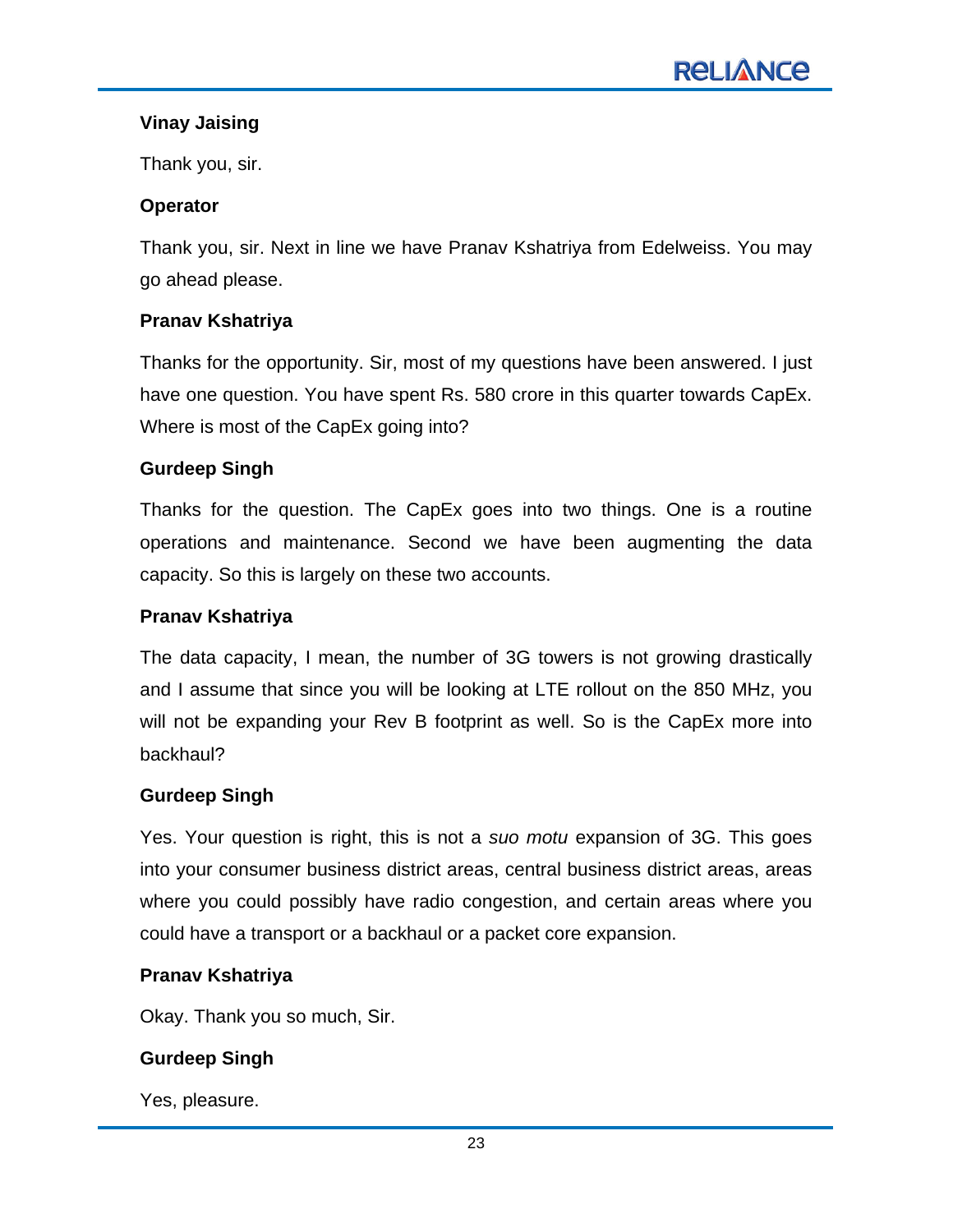# **Operator**

Thank you, Sir. Next in line we have Mr. Sanjay Chawla from JM Financial. You may go ahead, Sir.

# **Sanjay Chawla**

Hi, good afternoon, thank you for the call. I just have a couple of questions. One is the issue of CapEx that you've reported, an almost Rs. 600 crore versus Rs. 3,000 crore in the cash flow. You partially addressed it but, is that Rs. 1,100 crore on account of spectrum, capital advance payment and Rs. 600 crore being the fixed CapEx that you've reported? So what is the reason for the balance Rs. 1,300 crore? Secondly, can you also explain the surge in the loans and advances number in the balance sheet, both on a Q-o-Q basis as well as on a Y-o-Y basis?

# **Manikantan Iyer**

The cash flow capex is Rs 2,979 crore comprising Rs. 580 crore of CapEx that we have reported, Rs. 310 crore of realised foreign exchange variation, and rest Rs. 2,089 crore of capital advance on spectrum and utility upgrades. As Gurdeep was mentioning that backhaul and utilities was getting upgraded throughout this quarter, the capital advances have been spent in this quarter for that.

# **Sanjay Chawla**

Okay, so that's not part of the fixed CapEx?

# **Manikantan Iyer**

This can't be fixed, it's just an advance, once the asset is put to use, it will be capitalised, till then it will be a capital advance.

# **Sanjay Chawla**

Okay. And the loans and advances number in the balance sheet which has grown significantly on a sequential as well as Y-o-Y basis?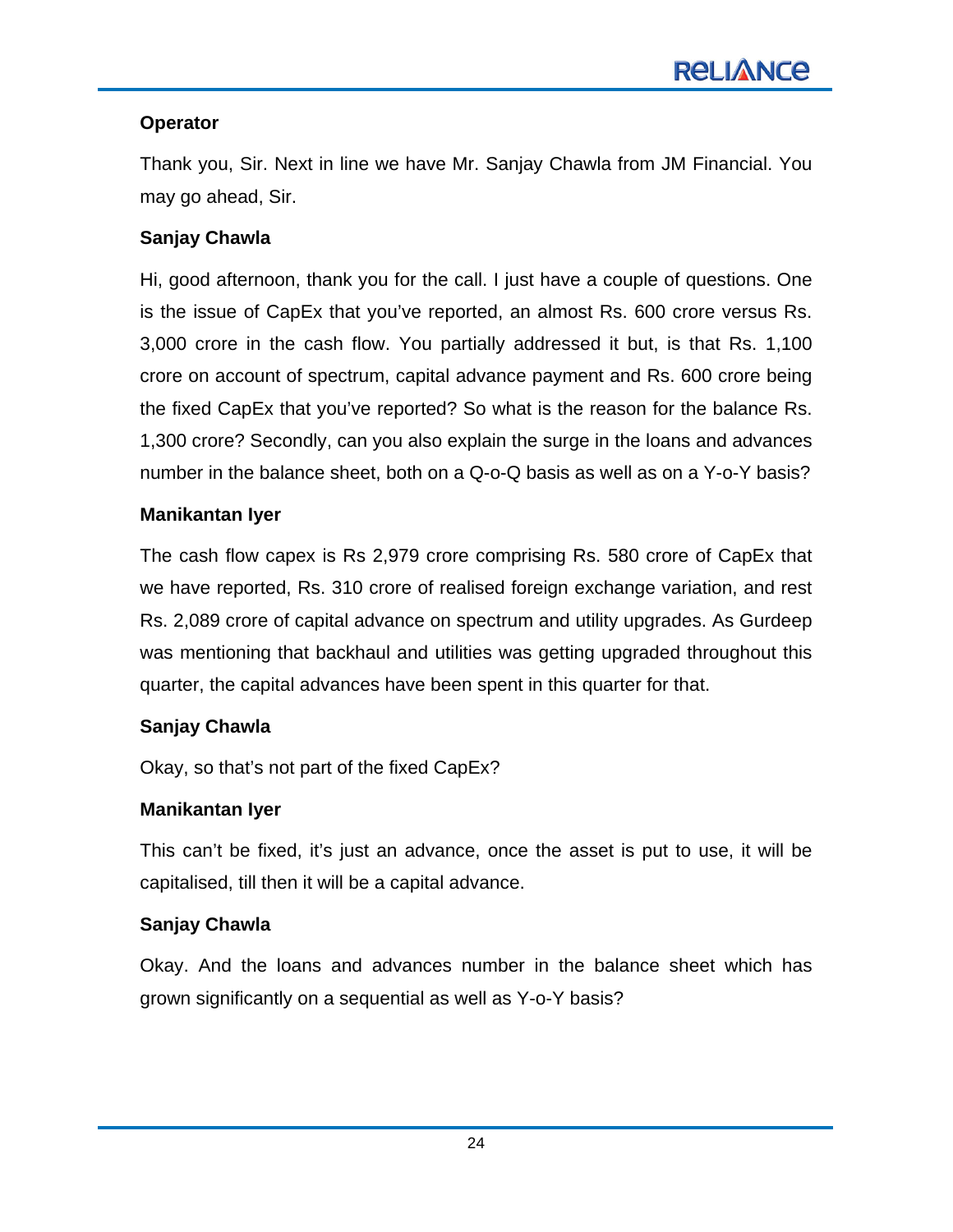# **Anil Ladha**

Sanjay, loans and advances also include spectrum payments of Rs. 1,104 crore and balance amount on account of advances to capital vendors.

## **Sanjay Chawla**

Okay, so you're saying this spectrum advance and the other advances are not in the capital work in progress but included in loans and advances?

# **Anil Ladha**

Till the time spectrum is allotted, this will continue to reflect as advance.

## **Sanjay Chawla**

Okay, fine. Thank you.

## **Operator**

Thank you, Sir. Next in line we have Priya Rohira from Axis Capital. You may go ahead.

# **Priya Rohira**

Yeah. Hi, good afternoon to the management team. I just wanted to understand a little bit more about segmentation on the data usage. While the average of the data is around 895 MB, is it possible for you to share the top 10, given that, we have the highest data usage per subscriber. I was just trying to understand that when will the top 10 cross about 5GB or 6GB? That is first. Second thing, I just wanted to understand the increase in the network cost. Is it primarily on account of 3G or would it include even the fibre optic in the P&L account?

# **Gurdeep Singh**

Priya, thanks for the question. I'll take up the first one and leave it for my colleague to answer the second. The average consumption is 800 plus MB per customer. Currently we are witnessing around 187 MB on the 2G consumption per customer and 3G is now close to 1.1 GB. However we have customers in the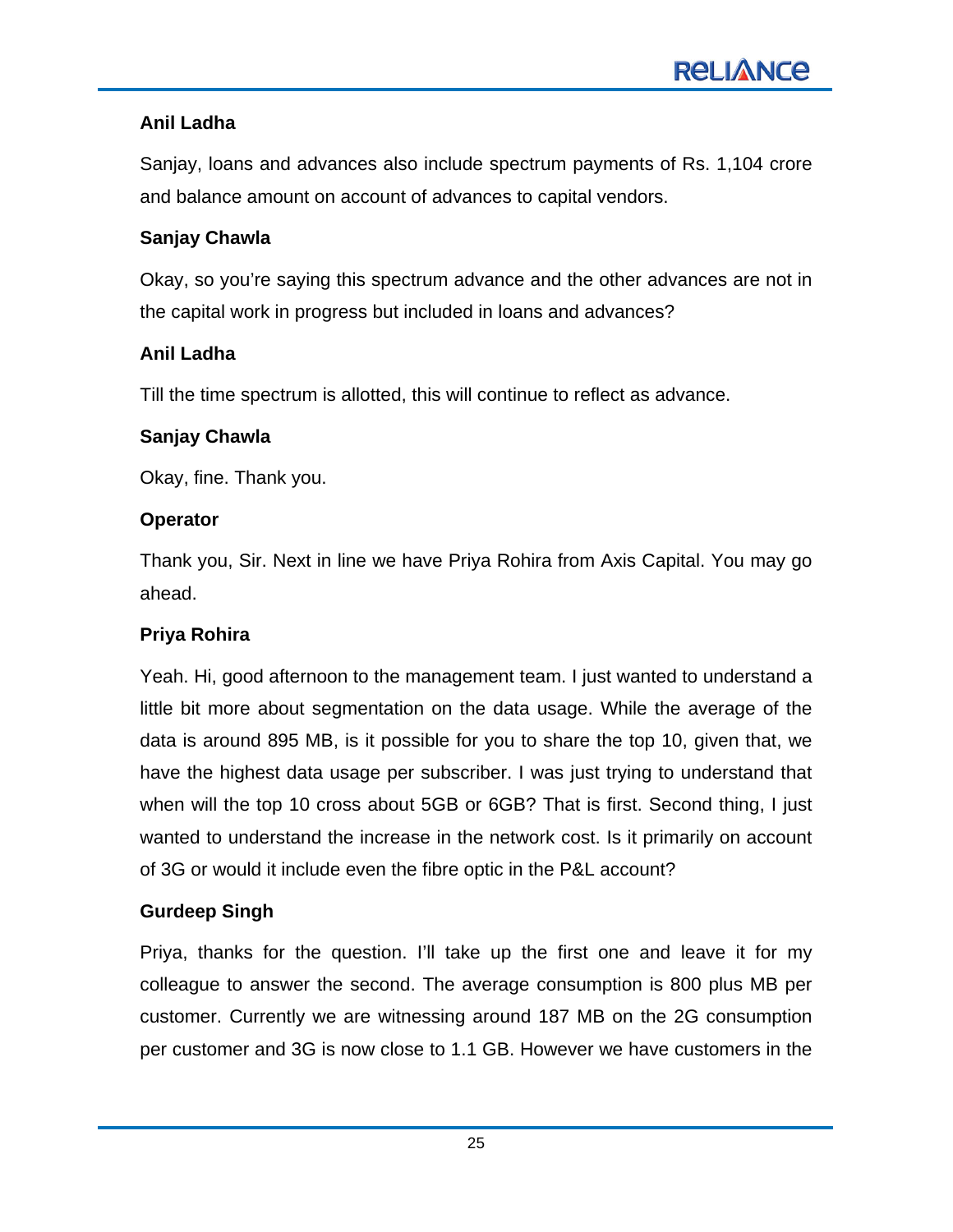Wi-Fi router area as well, who are huge consumers of this and current consumption varies from, as low as 80 MB in a month to 8-10 GB in a month.

## **Priya Rohira**

Sure. Is it possible for you to share the traffic which gets migrated from the pure wireless to Wi-Fi because that share can only keep on increasing and you may benefit from it at one point of time or over a period of time, so I'm just trying to understand a bit more over there.

## **Gurdeep Singh**

Is your question particular to the radio-traffic shifting to VoIP?

## **Priya Rohira**

To Wi-Fi actually.

# **Gurdeep Singh**

To Wi-Fi, well it is not significant at this moment to share. But surely I'll keep your suggestion in mind.

#### **Priya Rohira**

Sure.

# **Gurdeep Singh**

Yeah.

#### **Manikantan Iyer**

Basically, the network cost in a consolidated P&L will include everything. But in the current quarter the increase in network cost is on account of power and fuel cost variations.

# **Priya Rohira**

Sure. And just wanted to re-clarify for Global operations, Q1 is seasonally the worst, right? Can you let us know on the order pipeline or how the discussions have been which give a little more better guideline for the coming quarters?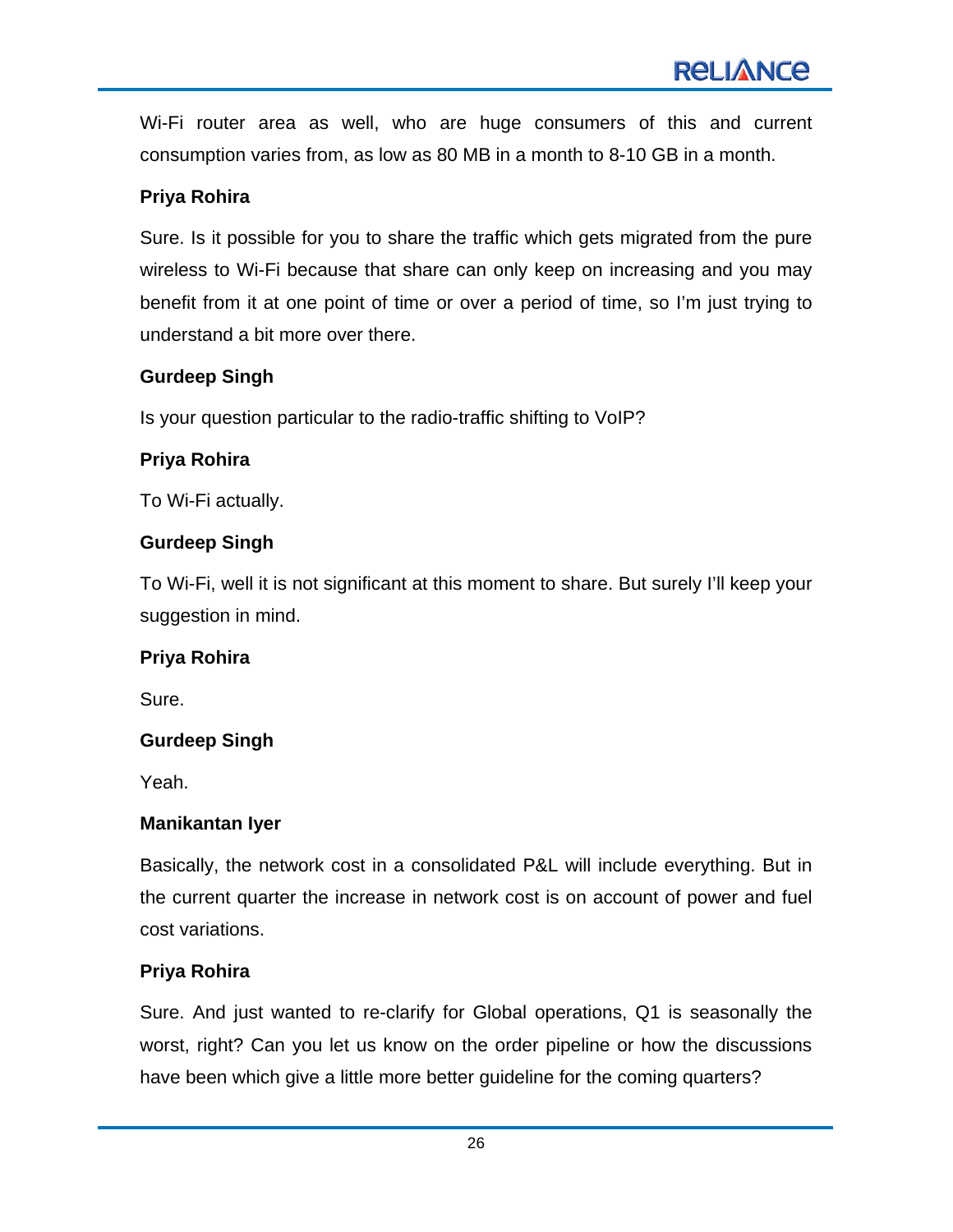## **Rory Cole**

This is Rory Cole. I'd say that the Q1 is usually our traditionally weakest quarter in the IRU pipeline and we expect it roughly similar to last year, and we expect the entire year to be roughly in line with same IRU results from the previous year.

#### **Priya Rohira**

Okay, thanks. That's helpful. And wish you all the best.

## **Rory Cole**

Thanks.

#### **Operator**

Thank you, ma'am. Next in line we have Mr. Rajiv Sharma from HSBC. You may go ahead please.

## **Rajiv Sharma**

Yeah. Thanks for the opportunity once again. Just a couple of follow-ups, in the initial opening remarks it was mentioned that spectrum trading guidelines will be published by the Government in second half of August, but the current norm says leasing is not allowed. My understanding was that spectrum trading will not be allowed at all. So is there some progress on that side? Second is minutes are down this quarter, but when we see Bharti or Idea, the minutes had significantly increased for them, so why this aberration? And lastly on the tower business, you are looking for financial investors or strategic investors like Reliance Jio. So some color you can provide on that?

# **Gurdeep Singh**

Rajiv, let me take up the first question on the spectrum trading. I think Government is being very forthright in declaring the spectrum sharing guidelines, which we welcome and since sharing and trading have been spoken in the similar light in the past, we are very hopeful that this spectrum trading guidelines would also be announced soon. And both as a combination will give us a lot of opportunity to put CapEx to productivity, share this scarce resource optimally,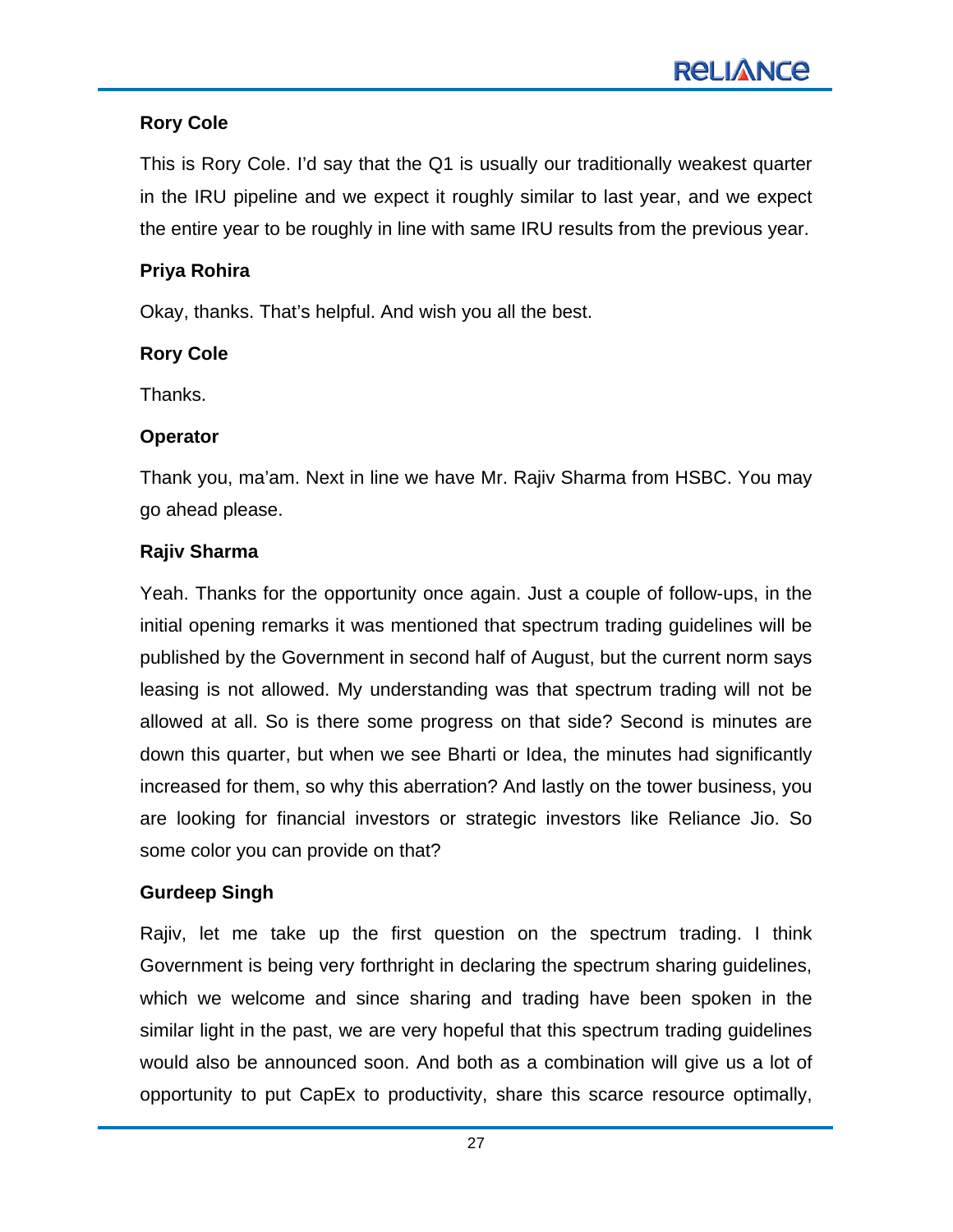optimize the holding of spectrum for enhancing the shareholder value. So it's got multiple benefits on the financial side, and enhancing the shareholder value side.

# **Rajiv Sharma**

But Gurdeep, do you see some action like there is some paper being discussed with operators on the spectrum trading side or it's just your belief?

### **Gurdeep Singh**

It's our belief at this moment, because Government has been very focused about putting both the guidelines out to help industry move towards some kind of a consolidation and better utilization of resources, where we believe that we are taking a right step in the right direction. So we stay positive on that note. Secondly, on the minutes side, Q1 for us is a seasonal quarter. And as I said that we have a far more youth and migrant domination in our portfolio impacting the usage, as much as for some of the other telcos the rural customer base has an impact. So I think if you view this in the same light, it's just a time shift issue. But the issues will be the same, the drop in the minutes and the drop in the consumption.

On your third question regarding the type of investor, I will not be able to comment since the process is on and we've just released notification in stock exchange and a press release. I think that gives you and summarizes anything and everything to do with the tower portfolio, which was also kind of shared with you in the very opening remarks of the today's earnings call.

#### **Rajiv Sharma**

But this process, Gurdeep would take three month minimum or you can come to investors with some clarity in next three months time or six months time?

# **Gurdeep Singh**

We are very hopeful to have this concluded in the next three to four months.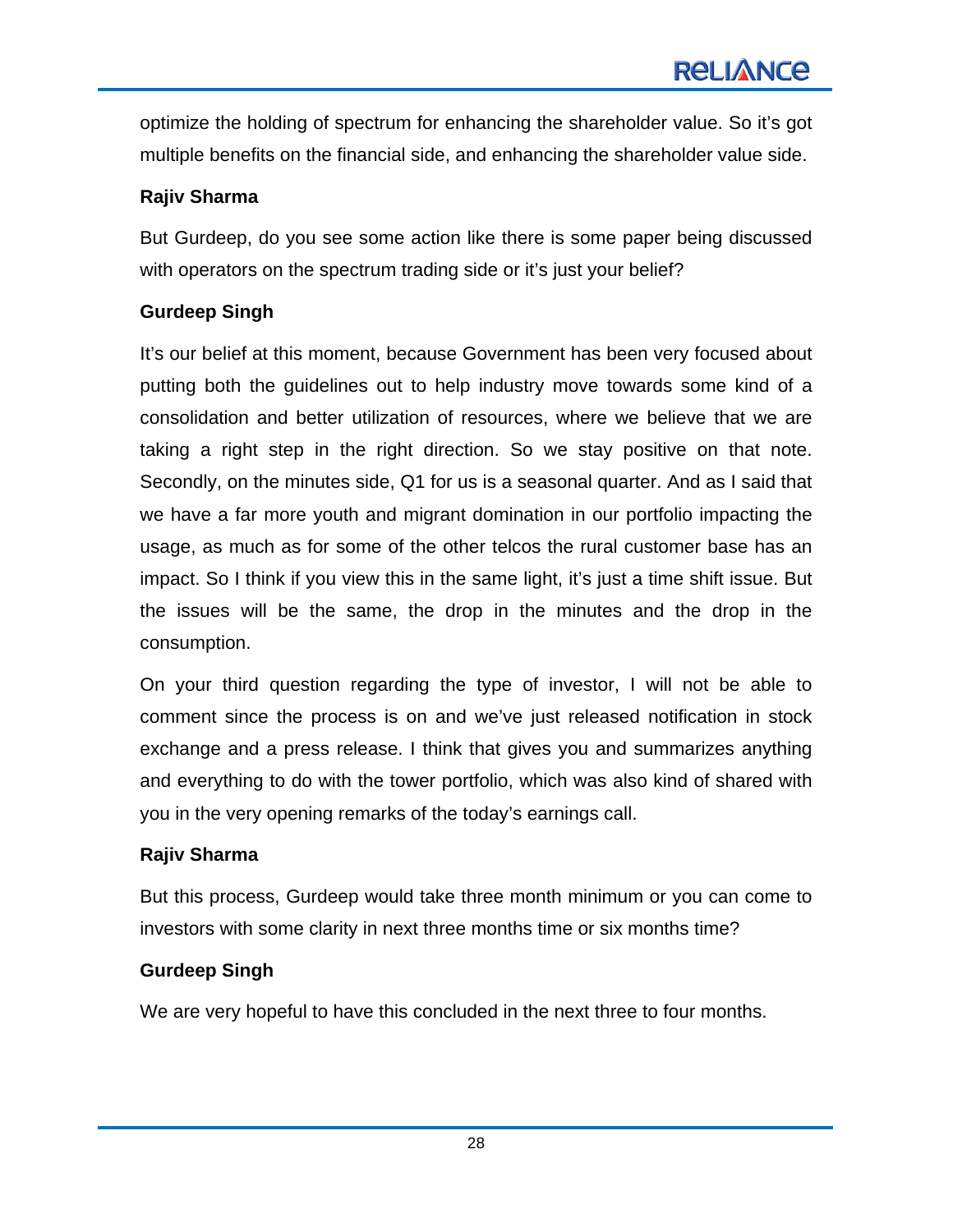### **Rajiv Sharma**

Okay, and lastly on the real estate. It's one of your deleveraging tools. So is there any step which you have taken, which you can quantify that this has been done or everything is still work in progress there?

### **Gurdeep Singh**

Well, it's a work in progress, but we've put some of the apartments and the marquee buildings in Delhi on the block, including to be quickly followed with other properties. We have appointed a prominent real estate marketing company to market some of these assets. I would say that we have made a fair bit of progress. But it's not really at a stage where it's worthwhile for us to share the quantum of deleveraging done. But we are very hopeful that in some couple of next few weeks or at the best a quarter we will have something important to share with the real estate.

#### **Rajiv Sharma**

And lastly on the MTS thing, you think you will be done by due diligence this quarter or it could take another quarter before you go to Government on some issues, the approval issues?

#### **Gurdeep Singh**

No, we should be done with due diligence within this quarter or may be earlier than this quarter finishes.

#### **Rajiv Sharma**

Okay. Thank you so much. Thanks a lot.

# **Gurdeep Singh**

Yes, pleasure.

#### **Operator**

Thank you, sir. Next in line we have Mr. Srinivas Rao from Deutsche Bank. You may go ahead, please.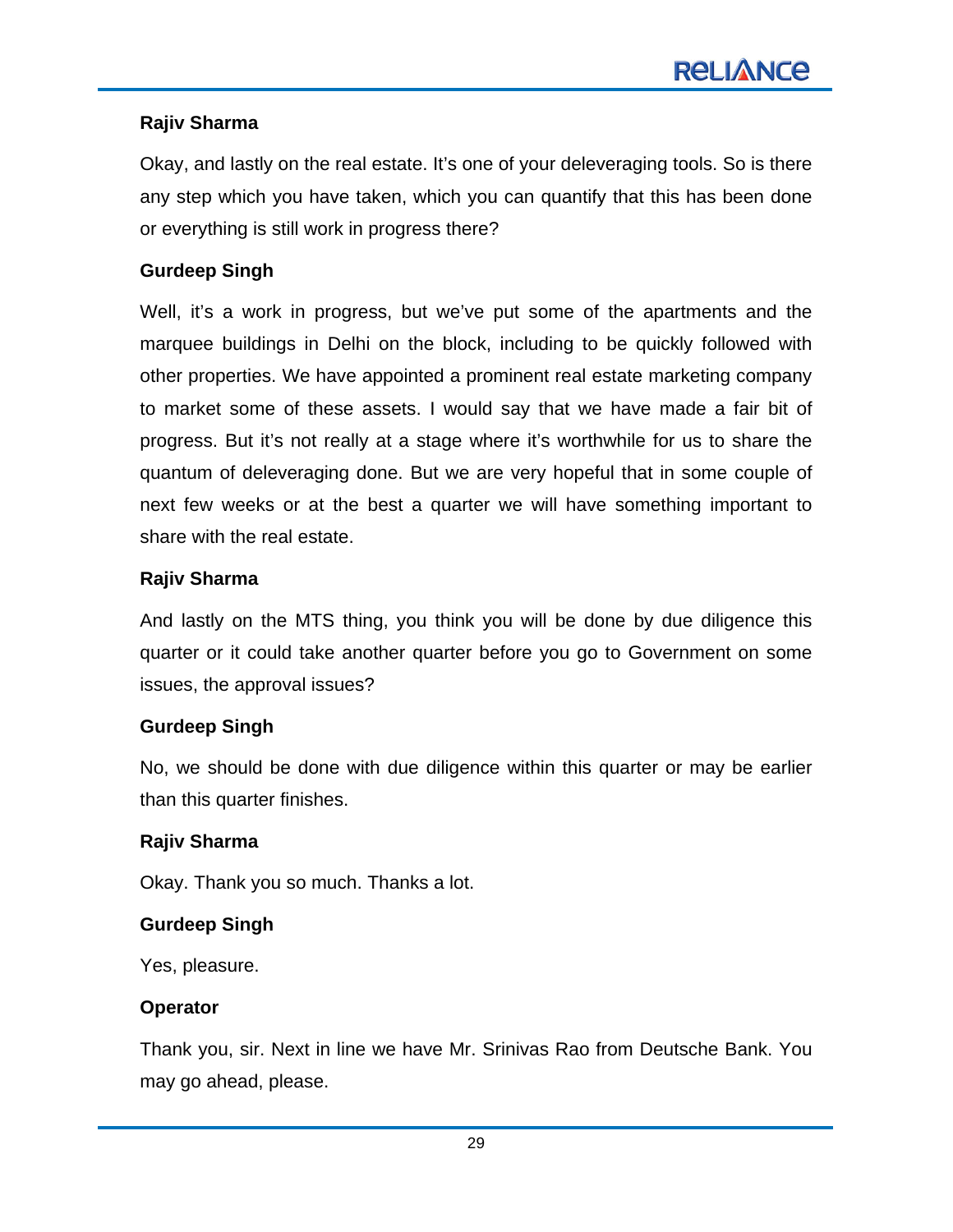#### **Srinivas Rao**

Yeah. Thank you, very much. I have two questions. First, I want to reiterate and ask the question again on the Enterprise business which I had asked in my first round. We have not seen the Enterprise business' revenues grow and I'm using the proxy as your reported mobile revenue minus the India operations revenues, which has been in the Rs. 1,300 crore kind of a range. So that's my first question? Also, the Global operations over the last six quarters have not seen any material improvement in the revenue base. So where do we stand on the Enterprise business which has been talked about a lot in the opening remarks. That's my first question. And second question is on your potential deal with MTS, am I correct to understand that due diligence is being done by Reliance Communication on MTS because you would like to pay for the assets through share swap.

#### **Gurdeep Singh**

Okay. I'll just answer the second one first. Yes, RCOM is doing a due diligence on MTS, because we will be taking those assets in a share swap deal. I will leave for my colleague to answer your first question.

#### **Bill Barney**

Let me answer your first question. First of all on the Global business, it is showing growth. We did have a foreign exchange impact in last year which affected us. There was a Euro devaluation roughly around 18% due to which our Europe business declined but if you look at it on a flat currency basis, we are actually growing and have arrested that decline, and we are actually showing positive growth in that business which we'll announce in our upcoming earnings announcement for GCX.

On your second point, on the Enterprise business, we are continuing to see very, very strong traction on that business and we are seeing sequential quarter-onquarter growth but our largest challenge in the Global business has been regulatory, which is a challenge to our voice business where there was a decline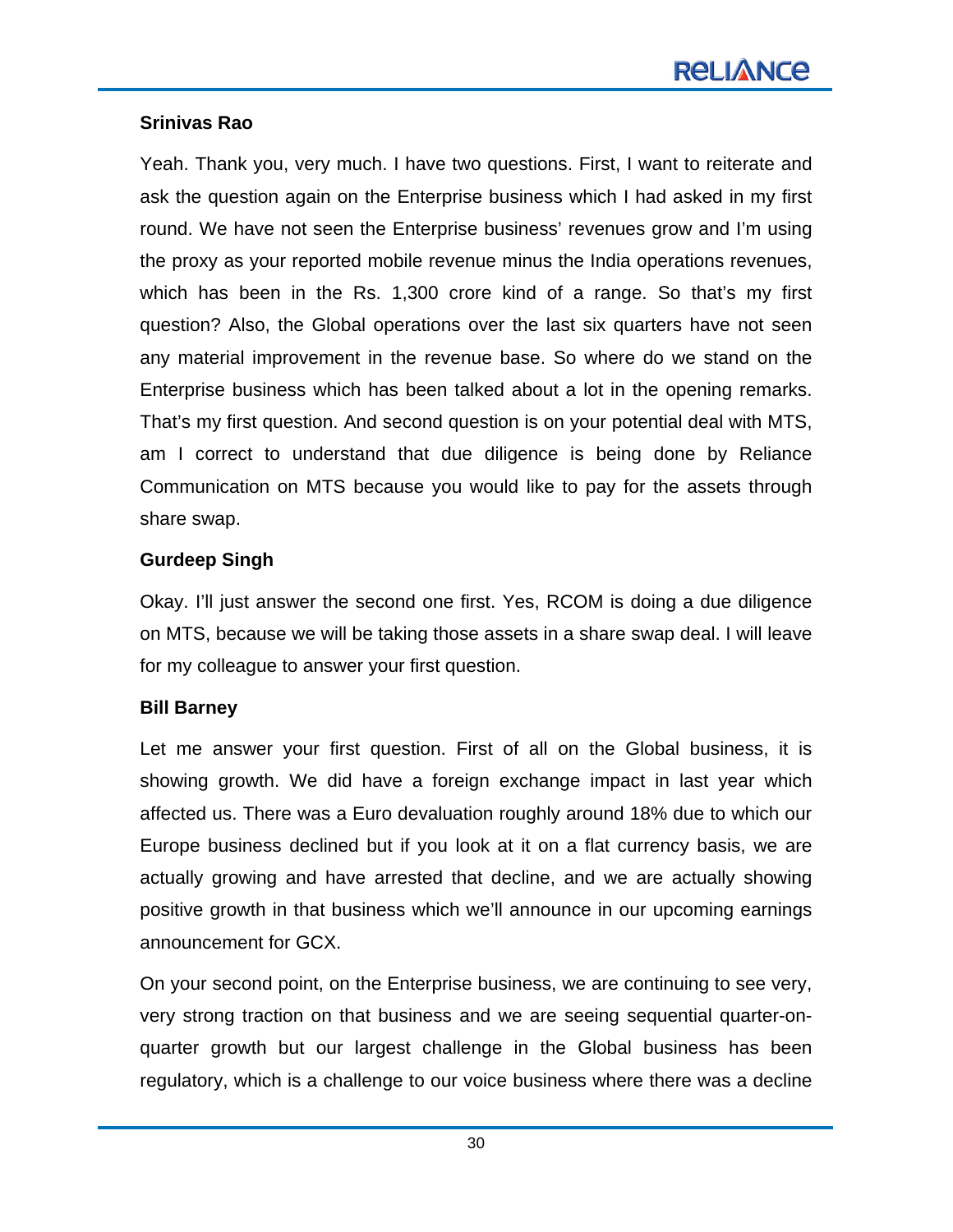in the voice business due to a regulatory change. We are seeing that has impacted our global voice business, but we are fairly optimistic that we have now hit a bottom on that point and we'll actually see growth in that business going forward. So I think we are bullish about the future and I think we've had a very, very strong quarter for us both in the enterprise business and on GCX business.

#### **Srinivas Rao**

Yeah, thanks. The regulatory issue which you mentioned would that be the changes in the termination rates?

#### **Bill Barney**

Yes.

#### **Srinivas Rao**

When I look at the net revenues, they have not gone up actually over four to five quarters and that of course I am looking at INR terms at this stage. Do you expect acceleration on that line going forward?

#### **Bill Barney**

We should, Yes.

#### **Srinivas Rao**

Okay. Thank you.

#### **Rory Cole**

I would like to add that the growth in EBITDA was 5-6%, year-on-year in the Global operations.

#### **Srinivas Rao**

Right, thank you.

#### **Operator**

Thank you, Mr. Srinivas. Next in line we have Anshul Mishra from IDBI Asset Management. You may go ahead.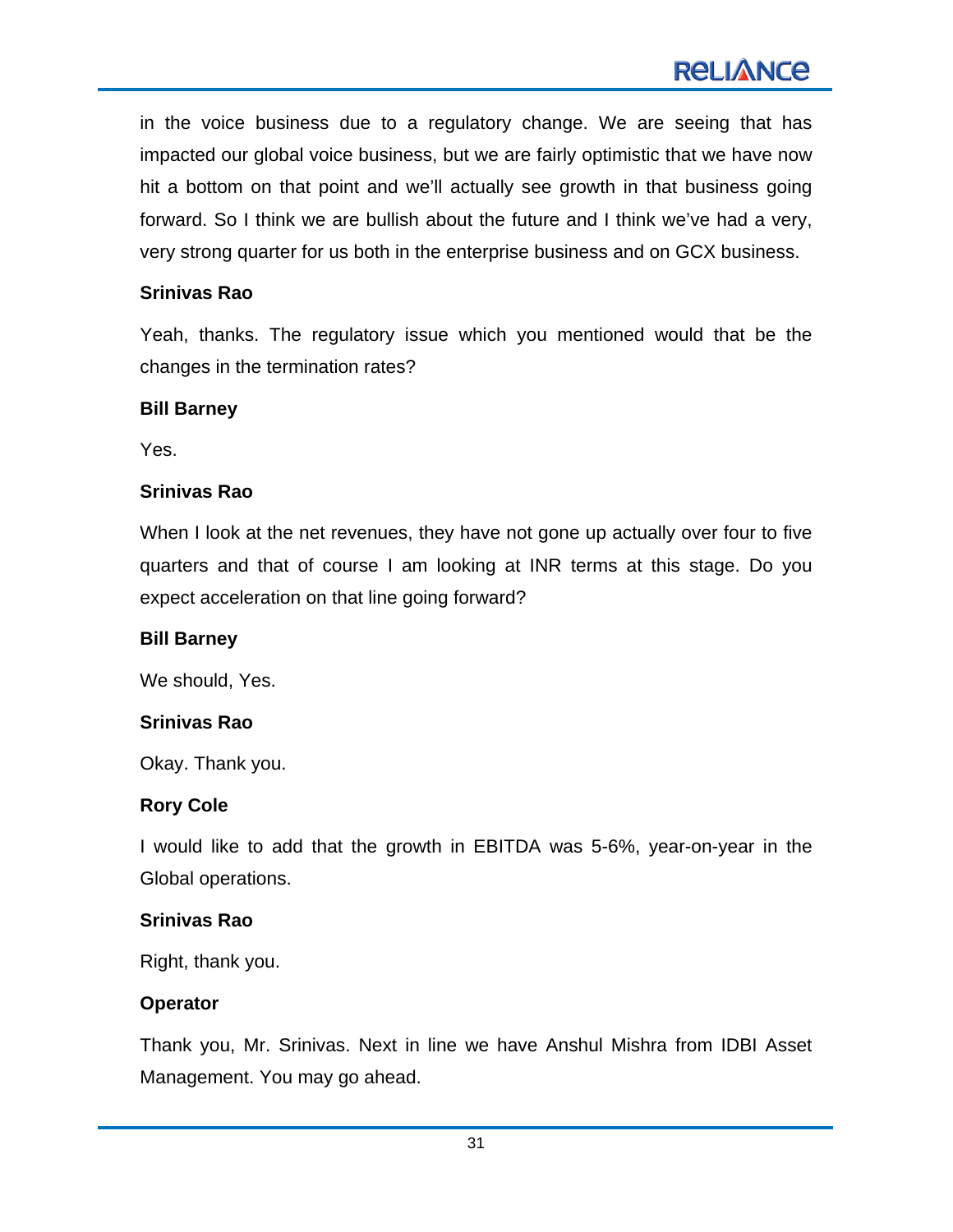## **Anshul Mishra**

First of all, good afternoon. I have two questions. First is regarding the spectrum sharing which is announced by the cabinet. Can you give estimate of how much the company would save due to spectrum sharing? And the second thing is about the cloud networking which the company has recently launched, the Cloud X. So what's the overall growth as compared to the overall earning and how much CapEx is the company infusing into the Cloud X? Lastly, the company's overall earnings have increased just by 0.3%, the data customers have grown by 23% so, in the overall revenue which component has made the decrease? Thank you.

#### **Gurdeep Singh**

Thanks for the questions, I'll answer two of them. On the spectrum sharing as we've said, we welcome the guidelines, and we are currently exploring and reviewing the guidelines in order for us to optimize our spectrum holding and optimize the shareholder value. As and when we have some concrete information to share we will come back and share with you but, we are currently deeply studying because, it has a dramatic impact as we go through.

Secondly, on the mobile data subscribers or the revenue, data traffic has grown but not the revenue, as you can see that we have been intensifying our campaign around pushing 3G@2G rate. We have pushed in a lot of social networking into the basic data packs. So we have been calibrating between the consumption, tariffs and our strategy to acquire subscribers. So as I said, we are mainly focused about improving our subscriber share, we want to have a disproportionate share than our base voice share, in the data, and we believe device ARPU is very critical to drive the company.

#### **Anshul Mishra**

I just wanted to know that as compared to voice the data business is definitely growing, the customers and data volume in MB, but what about voice business growth year-on-year and quarter-on-quarter?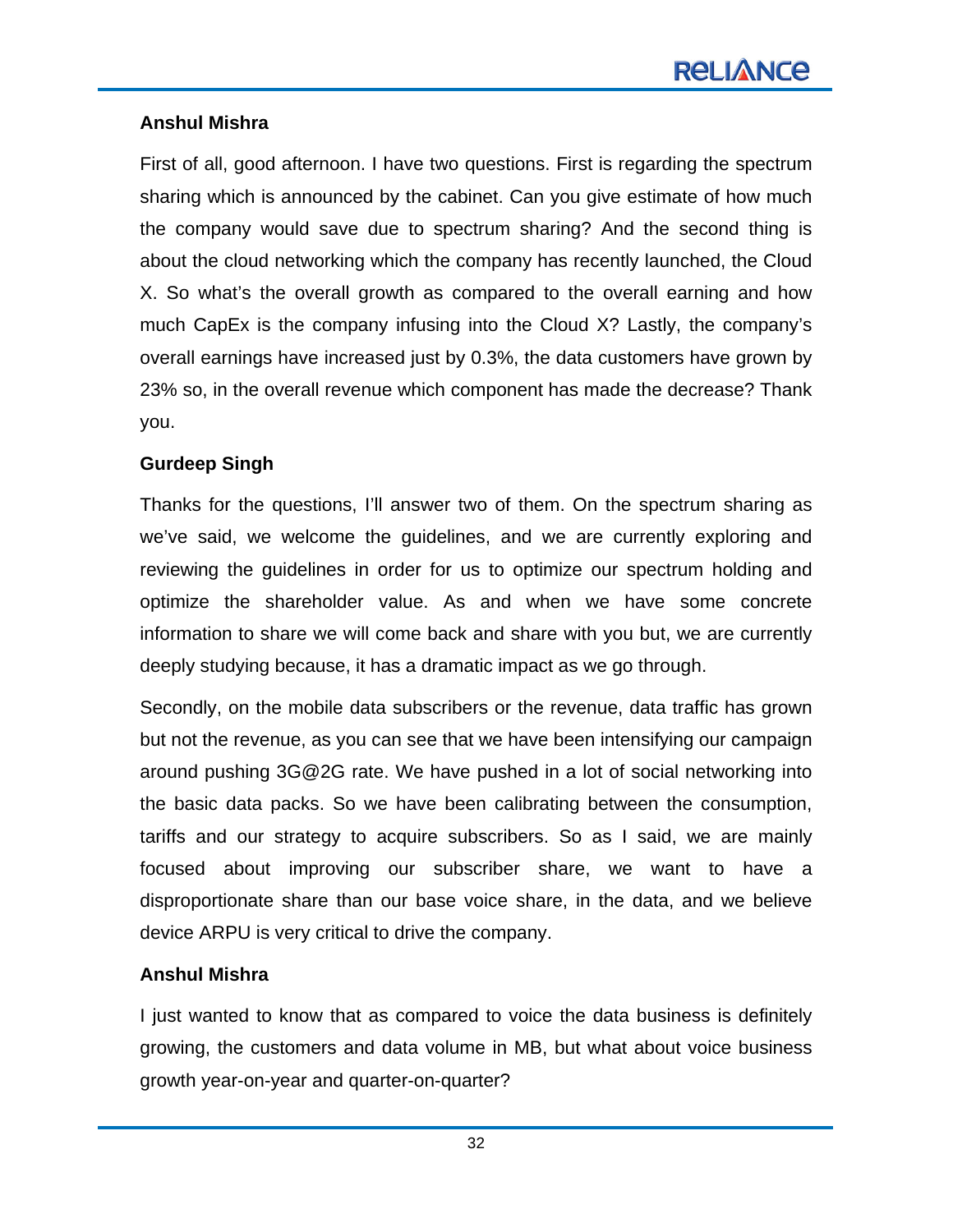## **Gurdeep Singh**

If you dissect the voice into GSM and CDMA, we have had this problem till about previous quarter where CDMA was declining in voice, and then I had said that in the back of the improved device ecosystem now, we have arrested the decline. I am happy to say that once again, this quarter our CDMA business has remained stable due to our effort on the device ecosystem development. GSM had an impact on the voice minute because of the migrant and youth movement, bit from a current location to home location which is only going to come back in the Q2, quite likely the rural subscriber will shift.

#### **Anshul Mishra**

And the last question, I just wanted to ask that, what's the churn rate quarter-onquarter as compared to others, it's hardly 4% or something for others, so what is the company's churn rate of prepaid customers?

#### **Anil Ladha**

It is around 3.5%.

#### **Anshul Mishra**

Okay, thank you, Sir. All the best wishes.

#### **Operator**

Thank you, Sir. Next in line we have Mr. Piyush from CIMB. You may go ahead please.

#### **Piyush Choudhary**

Good afternoon and thanks for the opportunity. One question Gurdeep, in the circles where we have to give up 900 MHz in December this year, what's the 3G handset penetration, because we do have 2.1 GHz in those circles? Thank you.

#### **Gurdeep Singh**

The current 3G or the smartphone penetration for the industry in the Assam, Bihar and West Bengal area is close to 19% and its rising at a rate of 2% a month.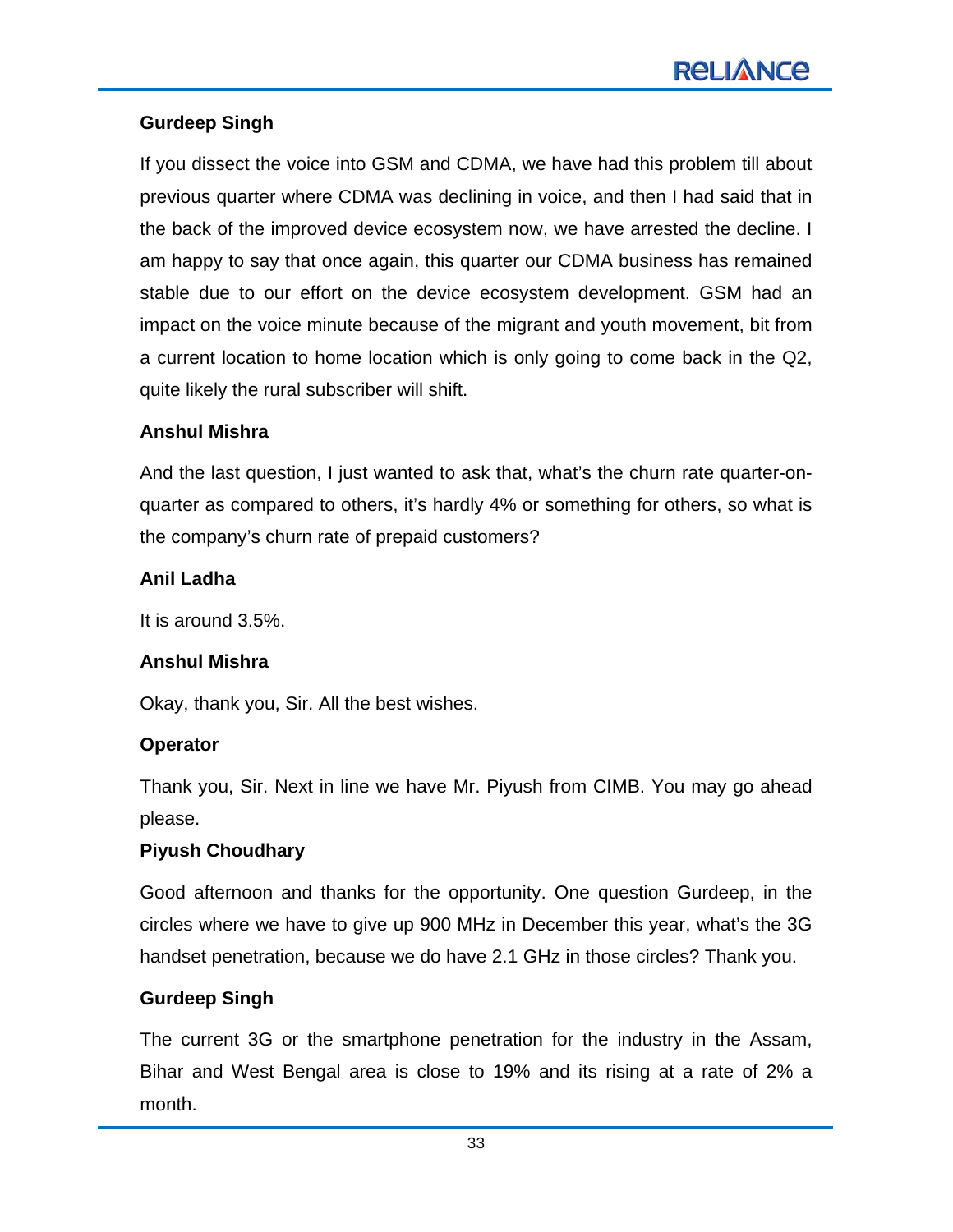# **Piyush Choudhary**

All right, thanks a lot.

# **Gurdeep Singh**

I mean the similar figure for Bombay will be very high 37%, 38%.

# **Piyush Choudhary**

Yes, that's why I was asking, Sir.

# **Gurdeep Singh**

Yeah, absolutely right, absolutely.

# **Piyush Choudhary**

Nice, okay, thanks a lot.

# **Gurdeep Singh**

Thank you.

# **Operator**

Thank you, Mr. Piyush. Next in line we have Mr. Kunal Vora from BNP Paribas. You may go ahead.

# **Kunal Vora**

Yes. Thanks Sir. Thanks for the opportunity again. Just two last questions. How is the response been to your facebook.org initiative, is it a meaningful contributor to your data usage that's one. And would it possible to share your data realization or at least how it's been trending over the last one year, and your thoughts on data realization going forward. Thank you.

# **Gurdeep Singh**

Well our partnership with Facebook on internet.org was to bring internet to those who primarily use WhatsApp but don't use internet. I'm sure you will be shocked to know this that, there is a huge gap between WhatsApp users and actual internet users. So our objective was to bring a bouquet of sites to them, so that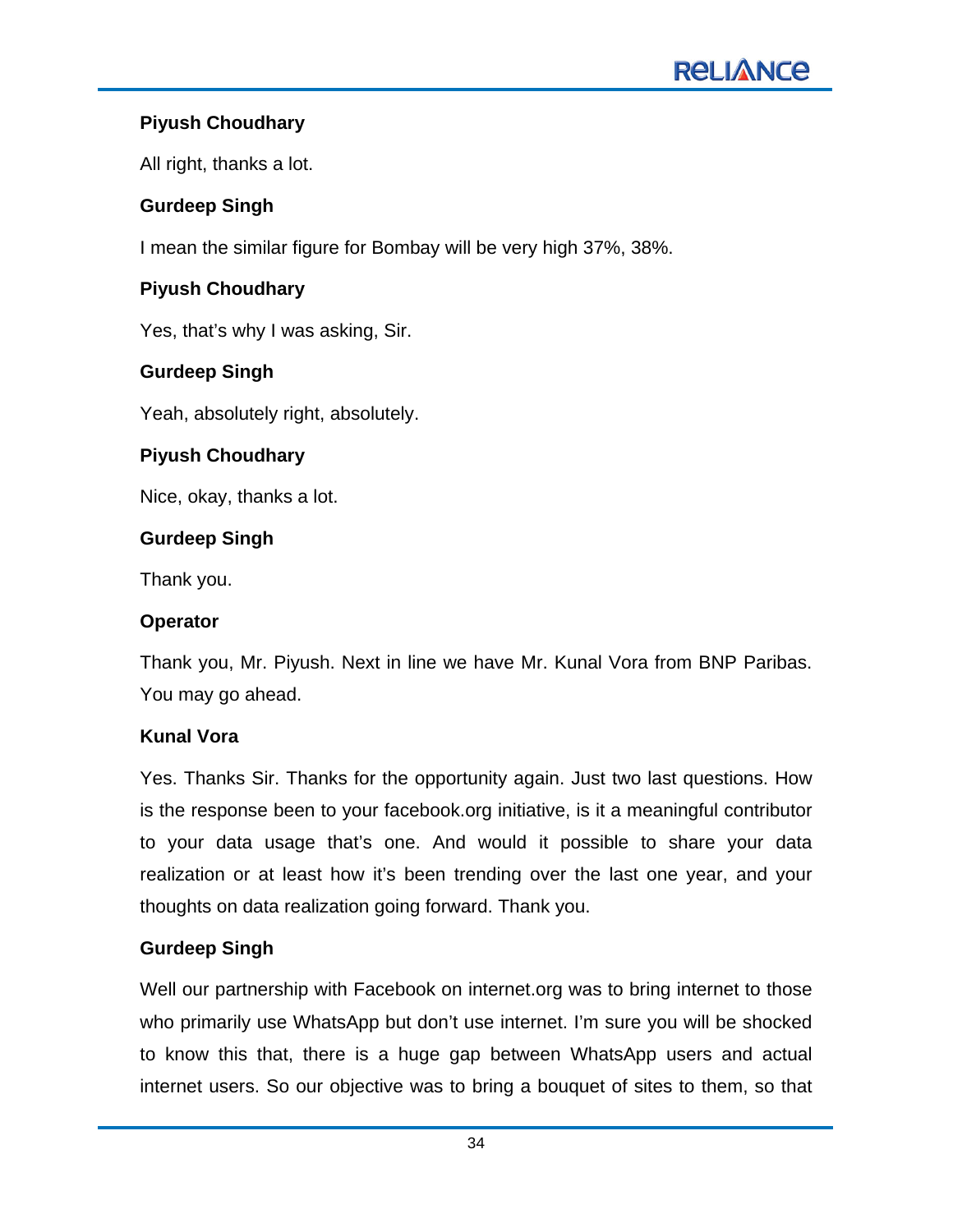they can begin to experience it without paying any data charge. This was also aimed at continuing to consolidate our data position, improve our subscriber acquisition through the route of data, given the fact that it's a highly confidential relationship between us and Facebook, though I can't share any numbers, but all I can say is that we have been overjoyed with the success of internet.org and we will continue to strengthen that platform and try and expand it as much as we can in the coming quarters.

## **Kunal Vora**

And second question on data realization?

# **Gurdeep Singh**

From our standpoint of view, we are already giving 3G at 2G rates. We have already got optimized rates, and we have social networking bundled into some of most of the basic data packs. We have internet.org which consumes minor data because those sites are not bandwidth hungry. I think from here on as we go forward, we look at sustaining or hardening of the data tariff.

# **Kunal Vora**

Even with the potential LTE launch and threats in data tariff, are you still optimistic about data price hardening?

# **Gurdeep Singh**

I may not be able to comment on what competitive play-out is going to be in the future, but it is something we deal with when it comes to but, given the competition on the floor with some of the LTEs that we are going to see, my statement holds true for that.

#### **Kunal Vora**

Thank you, sir.

# **Operator**

Thank you, Mr. Kunal.